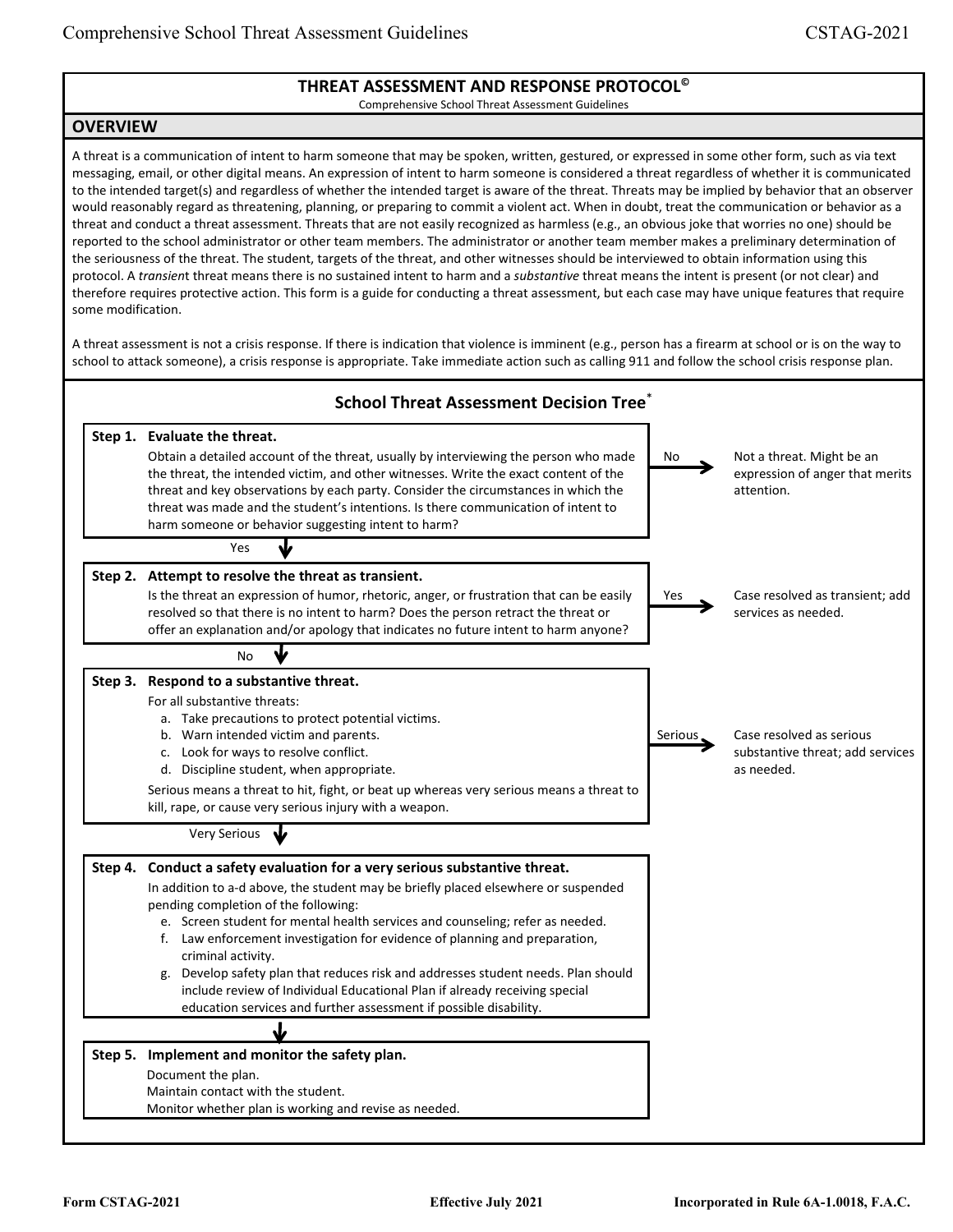# **THREAT REPORT**

A threat is an expression of intent to harm someone that may be spoken, written, gestured, or communicated in some other form, such as via text message or email. Threats may be explicit or implied, directed at the intended target or communicated to a third party. Behavior that suggests a threat such as weapon carrying, fighting, or menacing actions should be investigated to determine whether a threat is present.

The process is designed for assessment of threats to harm others and is not intended for individuals who have only threatened to harm themselves. Only a small percentage of cases require both threat assessment and suicide assessment, and in those cases, the team should supplement this form with their choice of a standard suicide assessment protocol.

| Name of person reporting threat:                                                                | Date/time threat reported: |
|-------------------------------------------------------------------------------------------------|----------------------------|
| Affiliation of person reporting threat: $\Box$ Student $\Box$ Parent $\Box$ Staff $\Box$ Other: |                            |

**Name of person receiving the report:**

# **INCIDENT or BEHAVIOR OF CONCERN**

| Name of person making threat:                                                                                | Date/time threat made:           |  |
|--------------------------------------------------------------------------------------------------------------|----------------------------------|--|
| Affiliation of person making threat: □Student □Parent □Staff □Other                                          | <b>Status: □</b> Current □Former |  |
|                                                                                                              |                                  |  |
| Identification: <b>U</b> Male UFemale Age:<br>Grade, if student:<br>School program, if student:              |                                  |  |
| <b>Emergency Contact:</b>                                                                                    | <b>Relationship:</b>             |  |
| Home Address:                                                                                                | <b>Phone:</b>                    |  |
| Location threat occurred: □ School Building or Grounds □ School Bus/Other Travel □ School-Sponsored Activity |                                  |  |
| $\Box$ Digital communication such as text or post $\Box$ Other                                               |                                  |  |

**Summary of the incident or threat.** What was reported? Include who said or did what to whom. Who else was present?

| ASSESSMENT FINDINGS (All sources are not needed in most cases.)                      |                                                               |                                                    |  |
|--------------------------------------------------------------------------------------|---------------------------------------------------------------|----------------------------------------------------|--|
| <b>Sources of Information</b>                                                        | Was information<br>reviewed?                                  | Relevant Findings (use additional pages as needed) |  |
| <b>Prior threats</b>                                                                 | $\Box$ Reviewed $\Box$ Not applicable<br>$\Box$ Not available |                                                    |  |
| Prior discipline incidents                                                           | $\Box$ Reviewed $\Box$ Not applicable<br>$\Box$ Not available |                                                    |  |
| <b>Academic records</b>                                                              | $\Box$ Reviewed $\Box$ Not applicable<br>$\Box$ Not available |                                                    |  |
| <b>Special education records</b>                                                     | $\Box$ Reviewed $\Box$ Not applicable<br>$\Box$ Not available |                                                    |  |
| Other records                                                                        | $\Box$ Reviewed $\Box$ Not applicable<br>$\Box$ Not available |                                                    |  |
| <b>Records from other schools</b>                                                    | $\Box$ Reviewed $\Box$ Not applicable<br>$\Box$ Not available |                                                    |  |
| <b>Records from outside</b><br>agencies (e.g., social services<br>or mental health)  | $\Box$ Reviewed $\Box$ Not applicable<br>$\Box$ Not available |                                                    |  |
| Law enforcement records<br>(criminal history, contacts,<br>firearms purchases, etc.) | $\Box$ Reviewed $\Box$ Not applicable<br>$\Box$ Not available |                                                    |  |
| <b>Employment records</b><br>(grievances, disciplinary<br>actions, Title IX, etc.)   | □Reviewed □Not applicable<br>$\Box$ Not available             |                                                    |  |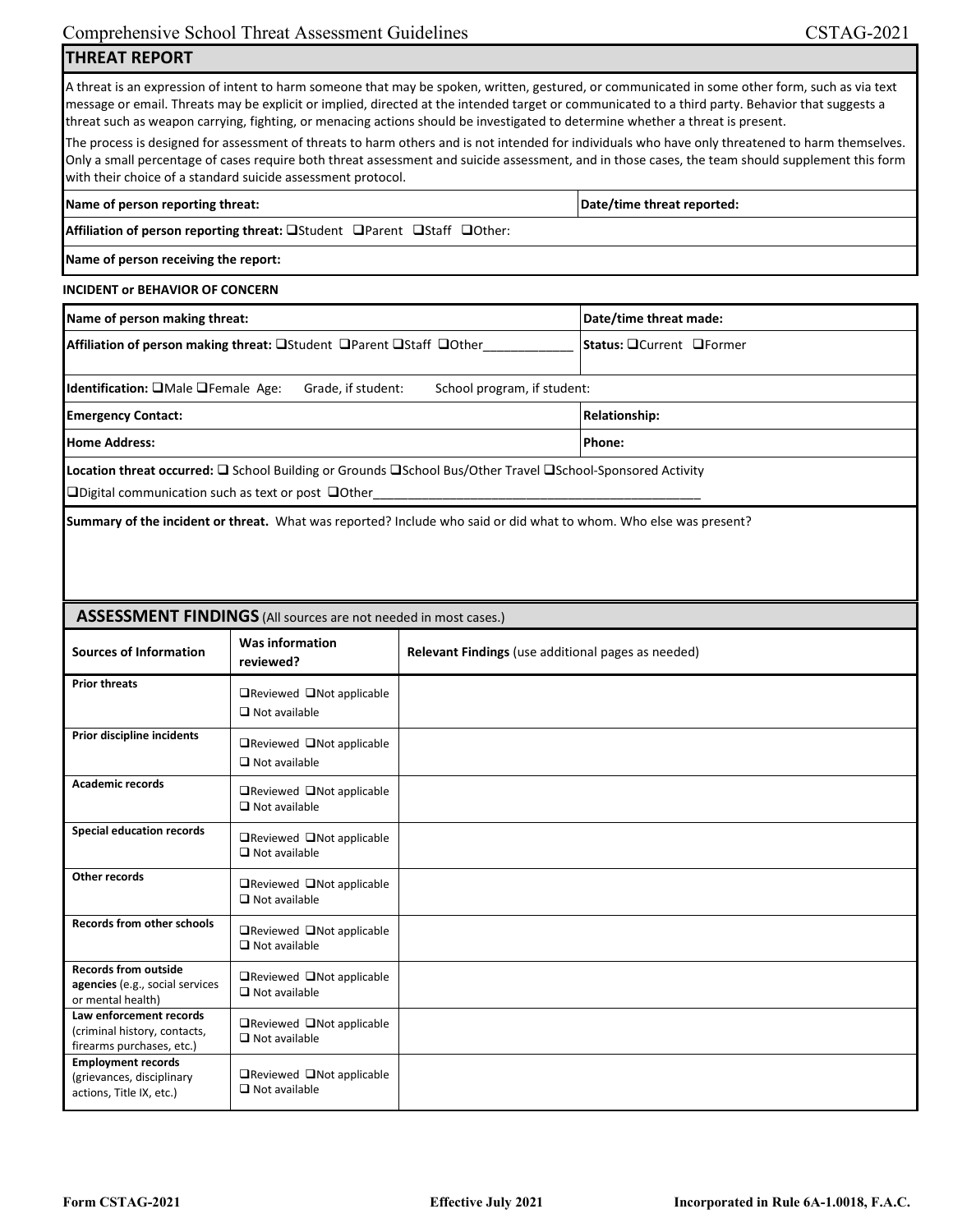# **INTERVIEWS**

When a threat is identified, obtain a specific account of the threat by interviewing the student or other person who made the threat, if appropriate to the circumstances. Interview the intended victims, and other witnesses. Write the exact content of the threat and statements by each party. Consider the circumstances in which the threat was made and the threatening individual's intentions.

# **Subject: Person who made threat or engaged in threatening behavior**

| Subject    | Refer to prior page for additional identifying information. |
|------------|-------------------------------------------------------------|
| Name       |                                                             |
| Person(s)  | Location, Date of Interview                                 |
| Conducting |                                                             |
| Interview  |                                                             |

Use these questions as a guide to interview the person making the threat. Ask other questions as appropriate. Try to use open-ended questions rather than leading questions. Adjust spacing below as needed.

- 1. Do you know why I want to talk to you? What happened today when you were [place of incident]? (Record person's exact words with quotation marks for key statements if possible.)
- 2. What exactly did you say? And what exactly did you do?

3. What did you mean when you said or did that?

4. How do you think [person who was threatened] feels about what you said or did? (Probe to see if the subject believes it frightened or intimidated the person.)

5. What was the reason you said or did that? (Probe to find out if there is a prior conflict or history to this threat.

6. What are you going to do now? (Ask questions to determine if the subject intends to carry out the threat.)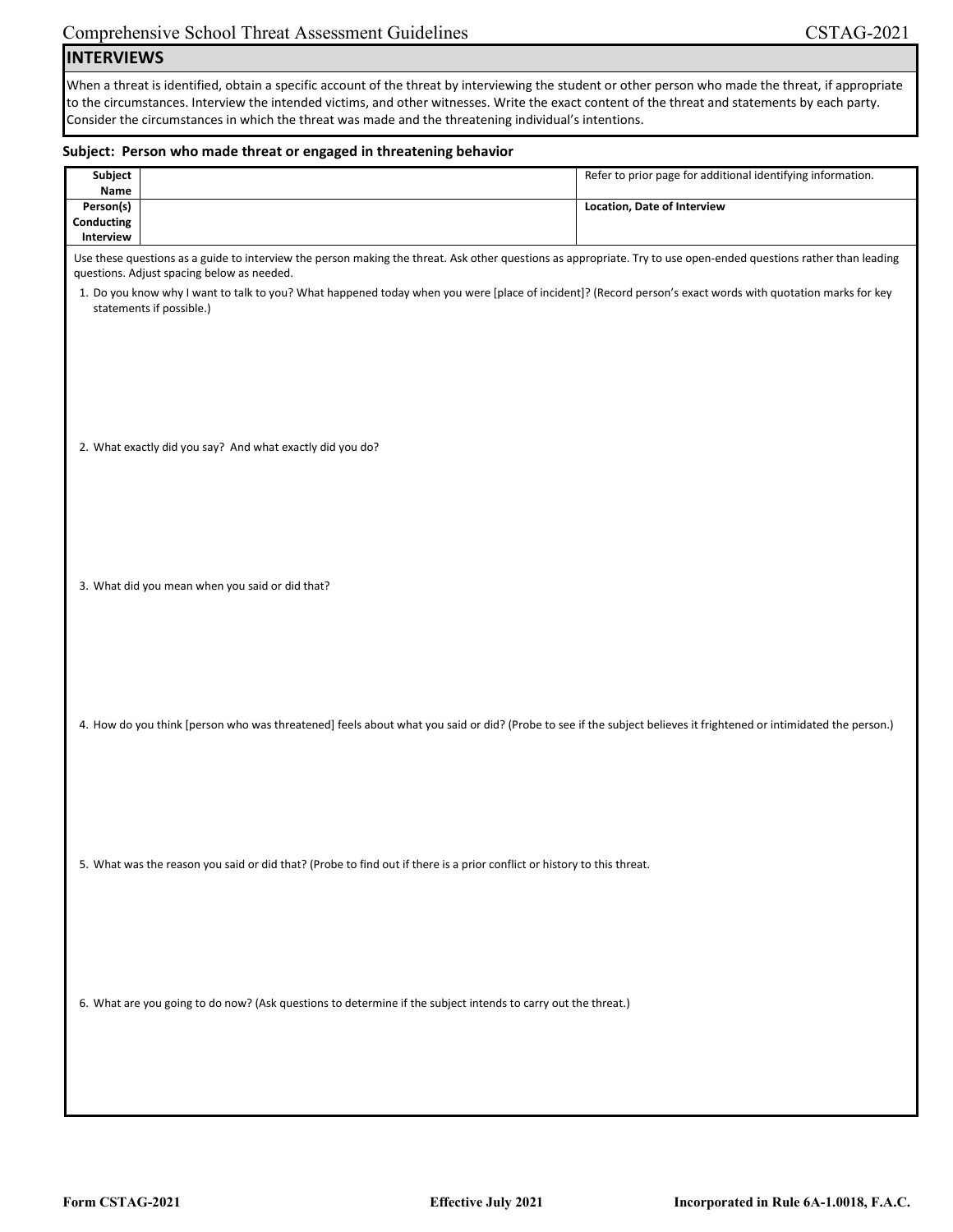# **Target**(person who was target of threat) or **Witness** (person with relevant information)

If more than one, complete additional forms. If a group targeted, describe how subject identified the group (e.g., "everyone on this bus") and list all individuals.

| <b>Target</b><br>Name   |                                                                                                                                                                                                                                                                                                                                                                                                                                                 | ID#                  |                                                |
|-------------------------|-------------------------------------------------------------------------------------------------------------------------------------------------------------------------------------------------------------------------------------------------------------------------------------------------------------------------------------------------------------------------------------------------------------------------------------------------|----------------------|------------------------------------------------|
| <b>Affiliation</b>      | □Administrator □Teacher □Staff □Student □Parent/Guardian<br>□Other:                                                                                                                                                                                                                                                                                                                                                                             | <b>Status</b>        | <b>QCurrent QFormer</b><br>Grade (if student): |
| School                  |                                                                                                                                                                                                                                                                                                                                                                                                                                                 | Building/<br>Program |                                                |
| Emergency<br>Contact    |                                                                                                                                                                                                                                                                                                                                                                                                                                                 | <b>Relation</b>      |                                                |
| Home<br><b>Address</b>  |                                                                                                                                                                                                                                                                                                                                                                                                                                                 | Phone                |                                                |
| Person(s)<br>Conducting |                                                                                                                                                                                                                                                                                                                                                                                                                                                 | Location,<br>Date of |                                                |
| Interview               |                                                                                                                                                                                                                                                                                                                                                                                                                                                 | Interview            |                                                |
|                         | Use these questions as a guide to interview the person targeted by the threat. Ask other questions as appropriate. Try to use open-ended questions rather than<br>leading questions. If target is a minor, record parent under emergency contact. Adjust spacing below as needed.<br>1. Do you know why I want to talk to you? What happened today when you were [place of incident]? (Record person's exact words with quotation marks for key |                      |                                                |
|                         | statements if possible.)                                                                                                                                                                                                                                                                                                                                                                                                                        |                      |                                                |
|                         |                                                                                                                                                                                                                                                                                                                                                                                                                                                 |                      |                                                |
|                         |                                                                                                                                                                                                                                                                                                                                                                                                                                                 |                      |                                                |
|                         |                                                                                                                                                                                                                                                                                                                                                                                                                                                 |                      |                                                |
|                         | 2. What exactly did (subject) say? And what exactly did (subject) do?                                                                                                                                                                                                                                                                                                                                                                           |                      |                                                |
|                         |                                                                                                                                                                                                                                                                                                                                                                                                                                                 |                      |                                                |
|                         |                                                                                                                                                                                                                                                                                                                                                                                                                                                 |                      |                                                |
|                         |                                                                                                                                                                                                                                                                                                                                                                                                                                                 |                      |                                                |
|                         | 3. What did you think he or she meant when he or she said or did that? (Does target believe that subject intends to carry out the threat?)                                                                                                                                                                                                                                                                                                      |                      |                                                |
|                         |                                                                                                                                                                                                                                                                                                                                                                                                                                                 |                      |                                                |
|                         |                                                                                                                                                                                                                                                                                                                                                                                                                                                 |                      |                                                |
|                         |                                                                                                                                                                                                                                                                                                                                                                                                                                                 |                      |                                                |
|                         |                                                                                                                                                                                                                                                                                                                                                                                                                                                 |                      |                                                |
|                         | 4. How do you feel about what (subject) said or did?                                                                                                                                                                                                                                                                                                                                                                                            |                      |                                                |
|                         |                                                                                                                                                                                                                                                                                                                                                                                                                                                 |                      |                                                |
|                         |                                                                                                                                                                                                                                                                                                                                                                                                                                                 |                      |                                                |
|                         | 5. What was the reason (subject) said or did that? (Probe to find out if there is a prior conflict or history to this threat.)                                                                                                                                                                                                                                                                                                                  |                      |                                                |
|                         |                                                                                                                                                                                                                                                                                                                                                                                                                                                 |                      |                                                |
|                         |                                                                                                                                                                                                                                                                                                                                                                                                                                                 |                      |                                                |
|                         |                                                                                                                                                                                                                                                                                                                                                                                                                                                 |                      |                                                |
|                         | 6. What are you going to do now? (Ask questions to determine how target plans to respond to the threat and assist in planning a safe and non-provocative<br>response.) What do you think he/she will do now?                                                                                                                                                                                                                                    |                      |                                                |
|                         |                                                                                                                                                                                                                                                                                                                                                                                                                                                 |                      |                                                |
|                         |                                                                                                                                                                                                                                                                                                                                                                                                                                                 |                      |                                                |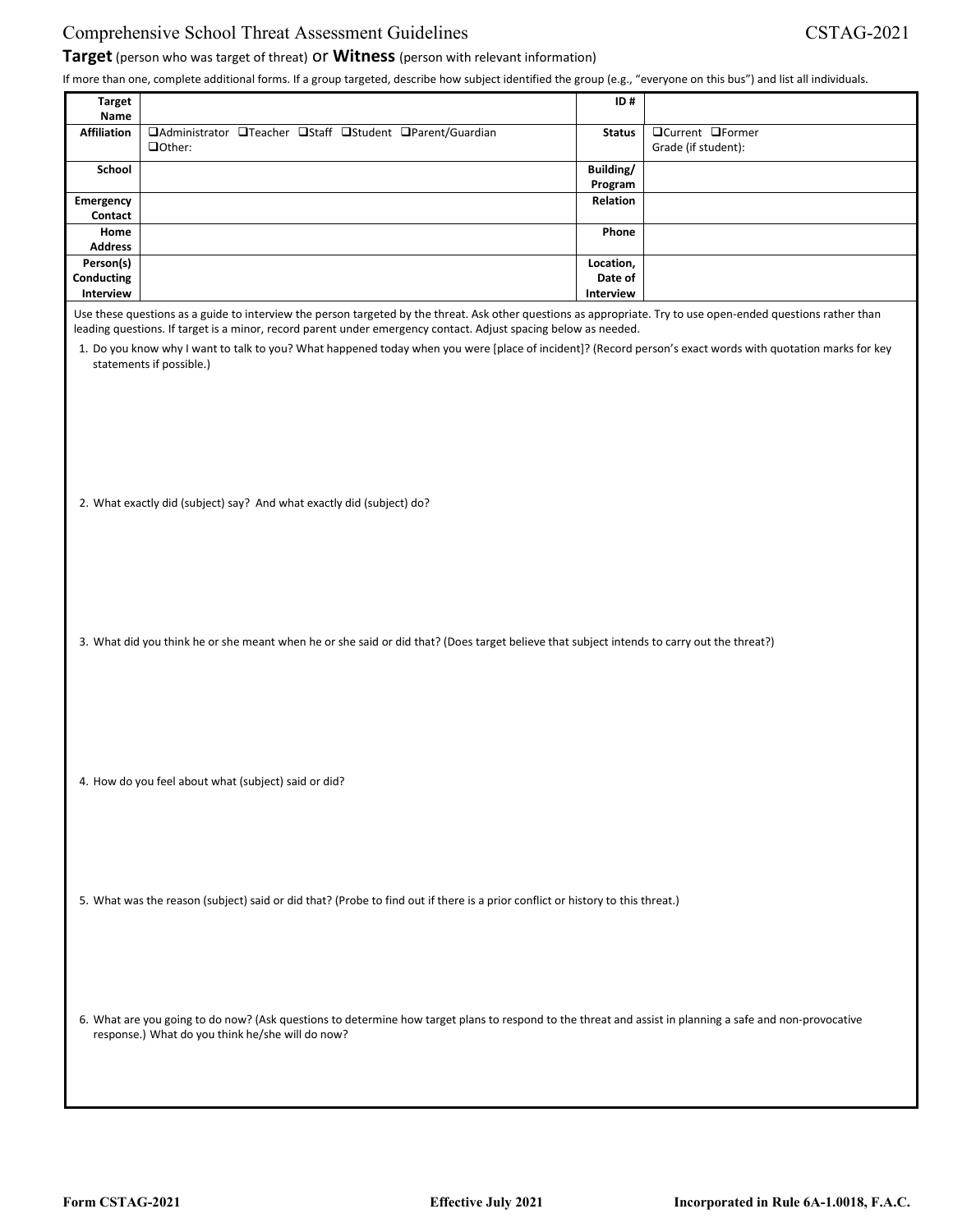# **KEY OBSERVATIONS**

These items can help assess whether a threat is transient or substantive, but must be considered in the broader context of the situation and other known facts. Regard these items as a checklist to make sure you have considered these aspects of the threat, but they are not to be summed or used as a score.

| Threat is likely to be less serious:                                                     |                                                                    |  |  |
|------------------------------------------------------------------------------------------|--------------------------------------------------------------------|--|--|
| 1. Subjects admits to threat (statement or<br>behavior).                                 | $\Box$ Yes $\Box$ Partially $\Box$ No<br>□Don't know/Not available |  |  |
| 2. Subject has explanation for threat as<br>benign (such as joke or figure of speech).   | $\Box$ Yes $\Box$ Partially $\Box$ No<br>□Don't know/Not available |  |  |
| 3. Subject admits feeling angry toward<br>target at time of threat.                      | $\Box$ Yes $\Box$ Partially $\Box$ No<br>□Don't know/Not available |  |  |
| 4. Subject retracts threat or denies intent to<br>harm.                                  | $\Box$ Yes $\Box$ Partially $\Box$ No<br>□Don't know/Not available |  |  |
| 5. Subject apologetic or willing to make<br>amends for threat.                           | $\Box$ Yes $\Box$ Partially $\Box$ No<br>□Don't know/Not available |  |  |
| 6. Subject willing to resolve threat through<br>conflict resolution or some other means. | $\Box$ Yes $\Box$ Partially $\Box$ No<br>□Don't know/Not available |  |  |
| Threat is likely to be more serious:                                                     |                                                                    |  |  |
| 7. Subject continues to feel angry toward<br>target.                                     | $\Box$ Yes $\Box$ Partially $\Box$ No<br>□Don't know/Not available |  |  |
| 8. Subject expressed threat on more than<br>one occasion.                                | $\Box$ Yes $\Box$ Partially $\Box$ No<br>□Don't know/Not available |  |  |
| 9. Subject has specific plan for carrying out<br>the threat.                             | $\Box$ Yes $\Box$ Partially $\Box$ No<br>□Don't know/Not available |  |  |
| 10. Subject engaged in preparation for<br>carrying out the threat.                       | $\Box$ Yes $\Box$ Partially $\Box$ No<br>□Don't know/Not available |  |  |
| 11. Subject has prior conflict with target or<br>other motive.                           | $\Box$ Yes $\Box$ Partially $\Box$ No<br>□Don't know/Not available |  |  |
| 12. Subject is suicidal. (Supplement with<br>suicide assessment.)                        | □Yes □ Partially □No<br>□Don't know/Not available                  |  |  |
| 13. Threat involved use of a weapon other<br>than a firearm, such as a knife or club.    | $\Box$ Yes $\Box$ Partially $\Box$ No<br>□Don't know/Not available |  |  |
| 14. Threat involves use of a firearm.                                                    | $\Box$ Yes $\Box$ Partially $\Box$ No<br>□Don't know/Not available |  |  |
| 15. Subject has possession of, or ready access<br>to, a firearm.                         | $\Box$ Yes $\Box$ Partially $\Box$ No<br>□Don't know/Not available |  |  |
| 16. Subject has or sought accomplices or<br>audience for carrying out threat.            | $\Box$ Yes $\Box$ Partially $\Box$ No<br>□Don't know/Not available |  |  |
| 17. Threat involves gang conflict.                                                       | □Yes □ Partially □No<br>□Don't know/Not available                  |  |  |
| 18. Threat involves peers or others who have<br>encouraged subject in making threat.     | $\Box$ Yes $\Box$ Partially $\Box$ No<br>□Don't know/Not available |  |  |
| Other relevant observations                                                              |                                                                    |  |  |

| <b>THREAT CLASSIFICATION</b>              |                     |                  |                                      |                                           |
|-------------------------------------------|---------------------|------------------|--------------------------------------|-------------------------------------------|
| Date of initial classification:           | $\Box$ Not a threat | $\Box$ Transient | $\Box$ Serious<br>Substantive        | $\Box$ Very Serious<br><b>Substantive</b> |
| Date of change in classification, if any: | $\Box$ Not a threat | $\Box$ Transient | $\Box$ Serious<br><b>Substantive</b> | $\Box$ Very Serious<br>Substantive        |
| <b>Reason for change:</b>                 |                     |                  |                                      |                                           |
|                                           |                     |                  |                                      |                                           |
|                                           |                     |                  |                                      |                                           |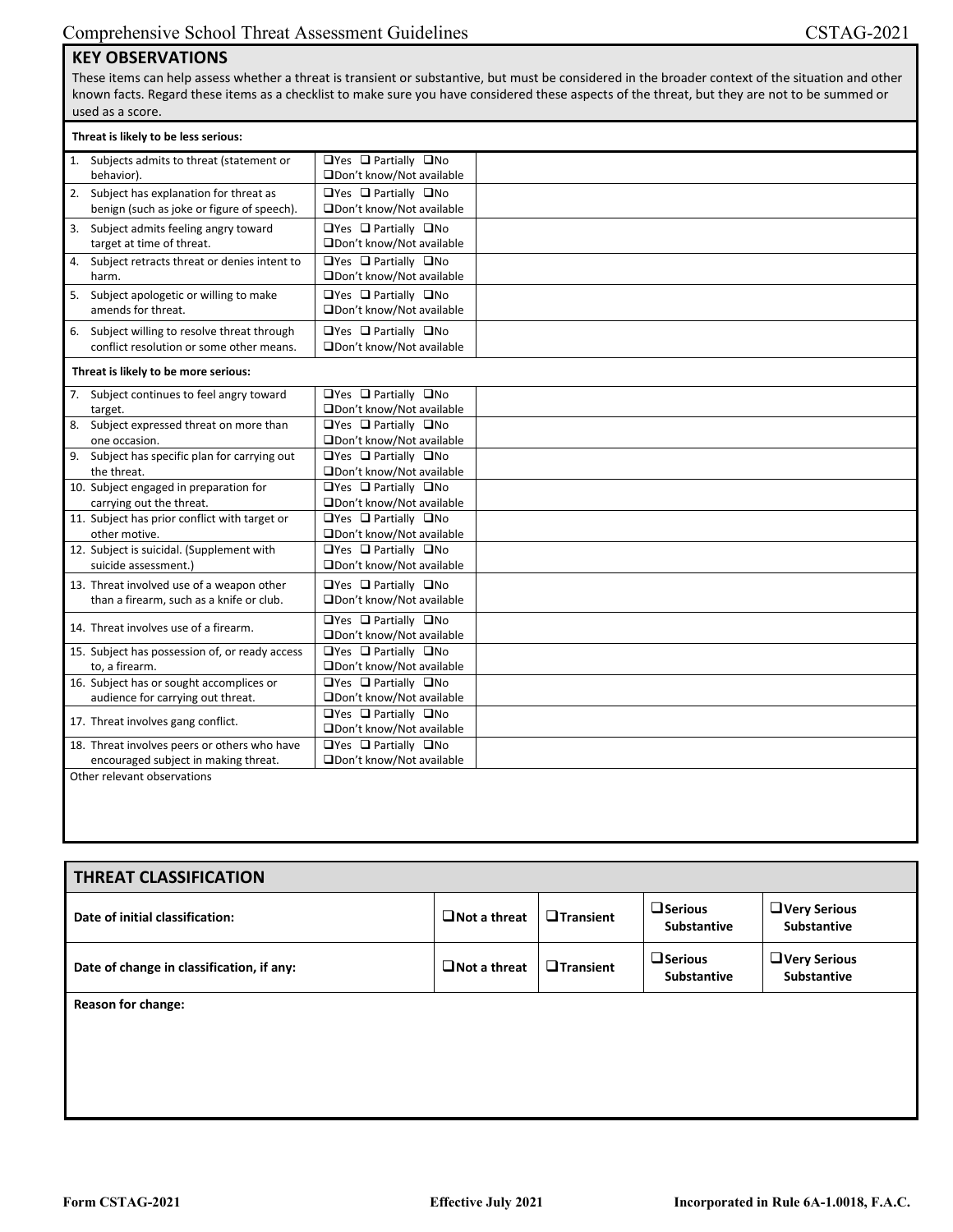# **OBSERVATIONS SUGGESTING NEED FOR INTERVENTION**

This is an optional form used as needed for intervention planning. Here are some factors to consider in identifying possible interventions to assist the subject and reduce risk. These items are not summed or scored. Use the term "partially" as appropriate to the category to mean the condition is moderate or not clearly present.

| 1. History of physical violence.                                                                                | $\Box$ Yes $\Box$ Partially $\Box$ No<br>□Don't know/Not available                                           |  |
|-----------------------------------------------------------------------------------------------------------------|--------------------------------------------------------------------------------------------------------------|--|
| 2. History of criminal acts.                                                                                    | $\Box$ Yes $\Box$ Partially $\Box$ No<br>□Don't know/Not available                                           |  |
| 3. Preoccupation with violence, violent<br>individuals, or groups that advocate<br>violence.                    | $\Box$ Yes $\Box$ Partially $\Box$ No<br>□Don't know/Not available                                           |  |
| 4. Preoccupation with mass shootings or<br>infamous violent incidents.                                          | $\Box$ Yes $\Box$ Partially $\Box$ No<br>□Don't know/Not available                                           |  |
| 5. History of intense anger or resentment.                                                                      | $\Box$ Yes $\Box$ Partially $\Box$ No<br>□Don't know/Not available                                           |  |
| 6. Has grievance or feels treated unfairly.                                                                     | $\Box$ Yes $\Box$ Partially $\Box$ No<br>□Don't know/Not available                                           |  |
| 7. Feels abused, harassed, or bullied.                                                                          | $\overline{\square}$ Yes $\overline{\square}$ Partially $\overline{\square}$ No<br>□Don't know/Not available |  |
| 8. History of self-injury or suicide ideation or<br>attempts.                                                   | $\Box$ Yes $\Box$ Partially $\Box$ No<br>□Don't know/Not available                                           |  |
| 9. Has been seriously depressed.                                                                                | $\Box$ Yes $\Box$ Partially $\Box$ No<br>□Don't know/Not available                                           |  |
| 10. Experienced serious stressful events or<br>conditions.                                                      | $\Box$ Yes $\Box$ Partially $\Box$ No<br>□Don't know/Not available                                           |  |
| 11. Substance abuse history.                                                                                    | $\Box$ Yes $\Box$ Partially $\Box$ No<br>Don't know/Not available                                            |  |
| 12. History of serious mental illness<br>(symptoms such as delusions or<br>hallucinations).                     | $\Box$ Yes $\Box$ Partially $\Box$ No<br>□Don't know/Not available                                           |  |
| 13. Might or does qualify for special<br>education services due to serious<br>emotional/behavioral disturbance. | $\Box$ Yes $\Box$ Partially $\Box$ No<br>□Don't know/Not available                                           |  |
| 14. Prescribed psychotropic medication.                                                                         | $\Box$ Yes $\Box$ Partially $\Box$ No<br>□Don't know/Not available                                           |  |
| 15. Substantial decline in level of academic or<br>psychosocial adjustment.                                     | $\Box$ Yes $\Box$ Partially $\Box$ No<br>Don't know/Not available                                            |  |
| 16. Lacks positive relationships with one or<br>more school staff.                                              | $\Box$ Yes $\Box$ Partially $\Box$ No<br>□Don't know/Not available                                           |  |
| 17. Lacks supportive family.                                                                                    | $QYes$ <b>Q</b> Partially $QNo$<br>□Don't know/Not available                                                 |  |
| 18. Lacks positive relationships with peers.                                                                    | $\Box$ Yes $\Box$ Partially $\Box$ No<br>□Don't know/Not available                                           |  |
| 19. Other factors that suggest need for<br>intervention.                                                        | $\Box$ Yes $\Box$ Partially $\Box$ No<br>□Don't know/Not available                                           |  |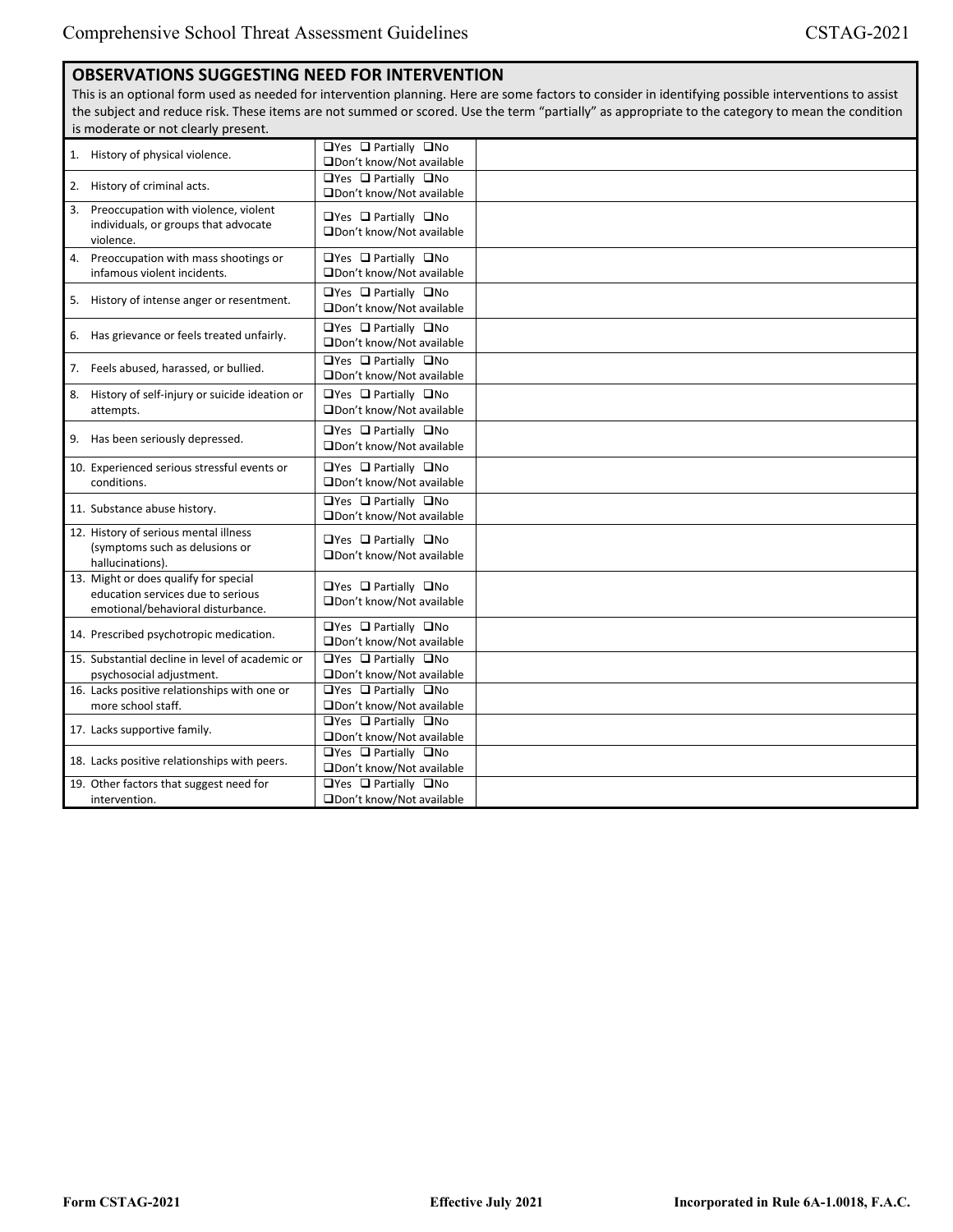|                                                                                                                                                                                                                                                                                                 | <b>THREAT RESPONSE</b>                                                                          |  |  |  |
|-------------------------------------------------------------------------------------------------------------------------------------------------------------------------------------------------------------------------------------------------------------------------------------------------|-------------------------------------------------------------------------------------------------|--|--|--|
| Use additional pages as needed. This is a list of common actions taken in response to a threat. Each case may require a unique set of actions. Add<br>date and signature of person taking action if appropriate. Note if action was recommended but for some reason not completed (e.g., parent |                                                                                                 |  |  |  |
| refusal).                                                                                                                                                                                                                                                                                       |                                                                                                 |  |  |  |
|                                                                                                                                                                                                                                                                                                 | 1. Increased contact/monitoring of subject                                                      |  |  |  |
|                                                                                                                                                                                                                                                                                                 | 2. Reprimand or warning                                                                         |  |  |  |
|                                                                                                                                                                                                                                                                                                 | 3. Parent conference                                                                            |  |  |  |
|                                                                                                                                                                                                                                                                                                 | 4. Student apology                                                                              |  |  |  |
|                                                                                                                                                                                                                                                                                                 | 5. Contacted target of threat, including parent if<br>target is a minor                         |  |  |  |
|                                                                                                                                                                                                                                                                                                 | 6. Counseling (note number of meetings)                                                         |  |  |  |
|                                                                                                                                                                                                                                                                                                 | 7. Conflict mediation                                                                           |  |  |  |
|                                                                                                                                                                                                                                                                                                 | 8. Schedule change                                                                              |  |  |  |
|                                                                                                                                                                                                                                                                                                 | 9. Transportation change                                                                        |  |  |  |
|                                                                                                                                                                                                                                                                                                 | 10. Mental health assessment                                                                    |  |  |  |
|                                                                                                                                                                                                                                                                                                 | 11. Mental health services in school                                                            |  |  |  |
|                                                                                                                                                                                                                                                                                                 | 12. Mental health services outside school                                                       |  |  |  |
|                                                                                                                                                                                                                                                                                                 | 13. Assess need for special education services                                                  |  |  |  |
|                                                                                                                                                                                                                                                                                                 | 14. Review of Individualized Education Program<br>(IEP) for students already receiving services |  |  |  |
|                                                                                                                                                                                                                                                                                                 | 15. 504 plan or modification of 504 plan.                                                       |  |  |  |
|                                                                                                                                                                                                                                                                                                 | 16. Behavior Support Plan created or modified                                                   |  |  |  |
|                                                                                                                                                                                                                                                                                                 | 17. In-school time out or suspension                                                            |  |  |  |
|                                                                                                                                                                                                                                                                                                 | 18. Out-of-school suspension (number days)                                                      |  |  |  |
|                                                                                                                                                                                                                                                                                                 | 19. Referral for expulsion                                                                      |  |  |  |
|                                                                                                                                                                                                                                                                                                 | 20. Other disciplinary action                                                                   |  |  |  |
|                                                                                                                                                                                                                                                                                                 | 21. Change in school placement (e.g., transfer,<br>homebound instruction)                       |  |  |  |
|                                                                                                                                                                                                                                                                                                 | 22. Services for other persons affected by threat                                               |  |  |  |
|                                                                                                                                                                                                                                                                                                 | 23. Law enforcement consulted                                                                   |  |  |  |
|                                                                                                                                                                                                                                                                                                 | 24. Legal actions (e.g., arrest, detentions, charges)                                           |  |  |  |
|                                                                                                                                                                                                                                                                                                 | 25. Other actions                                                                               |  |  |  |

| <b>CASE PLAN</b>                                                                                                                            |      |  |  |
|---------------------------------------------------------------------------------------------------------------------------------------------|------|--|--|
| This section can be used to describe the plan for any case and should be completed as Step 5 in cases of a very serious substantive threat. |      |  |  |
| <b>Case Resolution or Safety Plan</b>                                                                                                       | Date |  |  |
| Describe how case was resolved, including any plan for further actions. List persons responsible for each component of plan.                |      |  |  |
| <b>Follow-up or Revision of Plan</b>                                                                                                        | Date |  |  |
| Describe current status of plan and any revisions. List persons responsible for each component of revised plan.                             |      |  |  |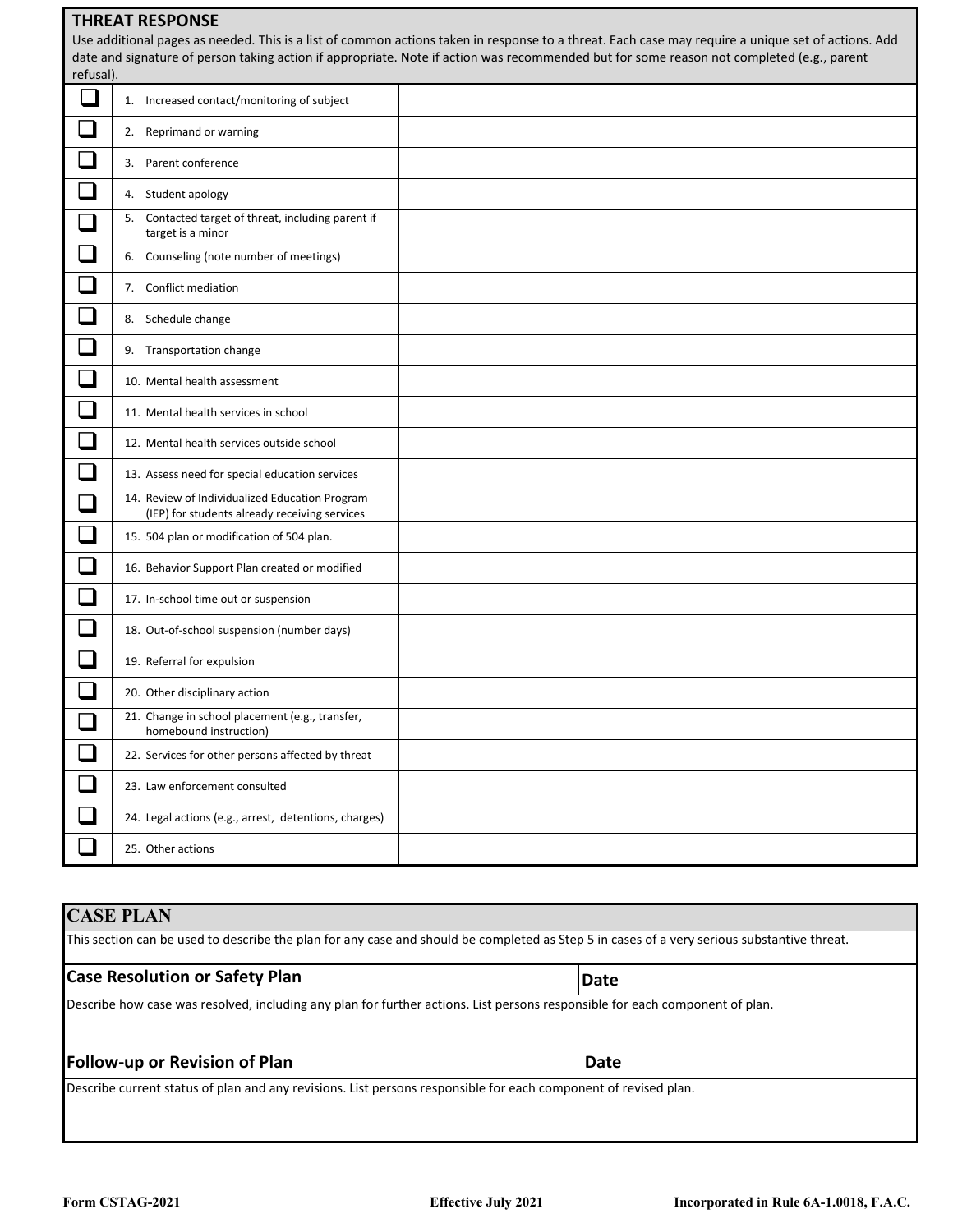# **MENTAL HEALTH ASSESSMENT**

Comprehensive School Threat Assessment Guidelines**©**

A mental health assessment is usually conducted in cases involving a very serious substantive threat. The purpose of the mental health assessment is to maintain the safety and well-being of the student and others. Therefore, the assessment has two objectives:

- 1. *Treatment and referral needs*. Assess the student's present mental state and determine whether there are urgent mental health needs that require attention, such as risk of suicide, psychosis, or rage. Beyond these immediate needs, consider whether there are other treatment, referral, or support needs.
- 2. *Threat reduction*. Gather information on the student's motives and intentions in making the threat in order to understand why the threat was made and identify relevant strategies or interventions that have the potential to reduce the risk of violence.

# **Subject Interview** (Person who made threat or engaged in threatening behavior)

|                                            | The first wild made ameat or engaged in ameatering                                                                                                                                                                                                                                                                                                                                            |                                                                                                             |  |  |  |
|--------------------------------------------|-----------------------------------------------------------------------------------------------------------------------------------------------------------------------------------------------------------------------------------------------------------------------------------------------------------------------------------------------------------------------------------------------|-------------------------------------------------------------------------------------------------------------|--|--|--|
| Subject                                    |                                                                                                                                                                                                                                                                                                                                                                                               | See records and additional information obtained by threat<br>assessment team to supplement this assessment. |  |  |  |
| Name<br>Person(s)                          |                                                                                                                                                                                                                                                                                                                                                                                               | Location, Date of Interview                                                                                 |  |  |  |
| Conducting                                 |                                                                                                                                                                                                                                                                                                                                                                                               |                                                                                                             |  |  |  |
| Interview                                  |                                                                                                                                                                                                                                                                                                                                                                                               |                                                                                                             |  |  |  |
|                                            | Usually the interview can begin by asking "Do you know why I want to talk to you?" and after the subject has responded, "Let me explain the purpose of our meeting<br>today." Use these questions as a guide to interview the person making the threat. Ask other questions as appropriate. Try to use open-ended questions rather than<br>leading questions. Adjust spacing below as needed. |                                                                                                             |  |  |  |
| <b>Review of threat</b>                    |                                                                                                                                                                                                                                                                                                                                                                                               |                                                                                                             |  |  |  |
|                                            | 1. What happened that made others worried that you wanted to harm someone? What exactly did you say or do that made them worried? What did you mean by                                                                                                                                                                                                                                        |                                                                                                             |  |  |  |
| that?                                      |                                                                                                                                                                                                                                                                                                                                                                                               |                                                                                                             |  |  |  |
|                                            |                                                                                                                                                                                                                                                                                                                                                                                               |                                                                                                             |  |  |  |
|                                            |                                                                                                                                                                                                                                                                                                                                                                                               |                                                                                                             |  |  |  |
|                                            |                                                                                                                                                                                                                                                                                                                                                                                               |                                                                                                             |  |  |  |
|                                            | 2. I know you must have had reasons to say (or do) that; can you explain what led up to it?                                                                                                                                                                                                                                                                                                   |                                                                                                             |  |  |  |
|                                            |                                                                                                                                                                                                                                                                                                                                                                                               |                                                                                                             |  |  |  |
|                                            |                                                                                                                                                                                                                                                                                                                                                                                               |                                                                                                             |  |  |  |
|                                            | 3. How would you do it? (carry out the threat) (Probe for details of any planning or preparation.) Where did the idea come from?                                                                                                                                                                                                                                                              |                                                                                                             |  |  |  |
|                                            |                                                                                                                                                                                                                                                                                                                                                                                               |                                                                                                             |  |  |  |
|                                            |                                                                                                                                                                                                                                                                                                                                                                                               |                                                                                                             |  |  |  |
|                                            | 4. What could happen that would make you want to do it? (carry out the threat)                                                                                                                                                                                                                                                                                                                |                                                                                                             |  |  |  |
|                                            |                                                                                                                                                                                                                                                                                                                                                                                               |                                                                                                             |  |  |  |
|                                            |                                                                                                                                                                                                                                                                                                                                                                                               |                                                                                                             |  |  |  |
|                                            | 5. What would happen if you did do it? (review both effects on intended victims and consequences for student)                                                                                                                                                                                                                                                                                 |                                                                                                             |  |  |  |
|                                            |                                                                                                                                                                                                                                                                                                                                                                                               |                                                                                                             |  |  |  |
|                                            |                                                                                                                                                                                                                                                                                                                                                                                               |                                                                                                             |  |  |  |
|                                            |                                                                                                                                                                                                                                                                                                                                                                                               |                                                                                                             |  |  |  |
|                                            | 6. What do you think the school should do in a situation in which a person makes a threat like this?                                                                                                                                                                                                                                                                                          |                                                                                                             |  |  |  |
|                                            |                                                                                                                                                                                                                                                                                                                                                                                               |                                                                                                             |  |  |  |
|                                            |                                                                                                                                                                                                                                                                                                                                                                                               |                                                                                                             |  |  |  |
|                                            | 7. What were you feeling then? How do you feel now?                                                                                                                                                                                                                                                                                                                                           |                                                                                                             |  |  |  |
|                                            |                                                                                                                                                                                                                                                                                                                                                                                               |                                                                                                             |  |  |  |
|                                            |                                                                                                                                                                                                                                                                                                                                                                                               |                                                                                                             |  |  |  |
|                                            | 8. How do you think (the person threatened) felt?                                                                                                                                                                                                                                                                                                                                             |                                                                                                             |  |  |  |
|                                            |                                                                                                                                                                                                                                                                                                                                                                                               |                                                                                                             |  |  |  |
|                                            |                                                                                                                                                                                                                                                                                                                                                                                               |                                                                                                             |  |  |  |
|                                            | Relationship with intended victim(s)                                                                                                                                                                                                                                                                                                                                                          |                                                                                                             |  |  |  |
|                                            |                                                                                                                                                                                                                                                                                                                                                                                               |                                                                                                             |  |  |  |
|                                            | 1. How long have you known this person?                                                                                                                                                                                                                                                                                                                                                       |                                                                                                             |  |  |  |
|                                            |                                                                                                                                                                                                                                                                                                                                                                                               |                                                                                                             |  |  |  |
|                                            | 2. What has happened in the past between you and this person?                                                                                                                                                                                                                                                                                                                                 |                                                                                                             |  |  |  |
|                                            |                                                                                                                                                                                                                                                                                                                                                                                               |                                                                                                             |  |  |  |
|                                            |                                                                                                                                                                                                                                                                                                                                                                                               |                                                                                                             |  |  |  |
| 3. What do you think this person deserves? |                                                                                                                                                                                                                                                                                                                                                                                               |                                                                                                             |  |  |  |
|                                            |                                                                                                                                                                                                                                                                                                                                                                                               |                                                                                                             |  |  |  |
|                                            |                                                                                                                                                                                                                                                                                                                                                                                               |                                                                                                             |  |  |  |
|                                            | 4. Do you see any way that things could be improved between you and this person?                                                                                                                                                                                                                                                                                                              |                                                                                                             |  |  |  |
|                                            |                                                                                                                                                                                                                                                                                                                                                                                               |                                                                                                             |  |  |  |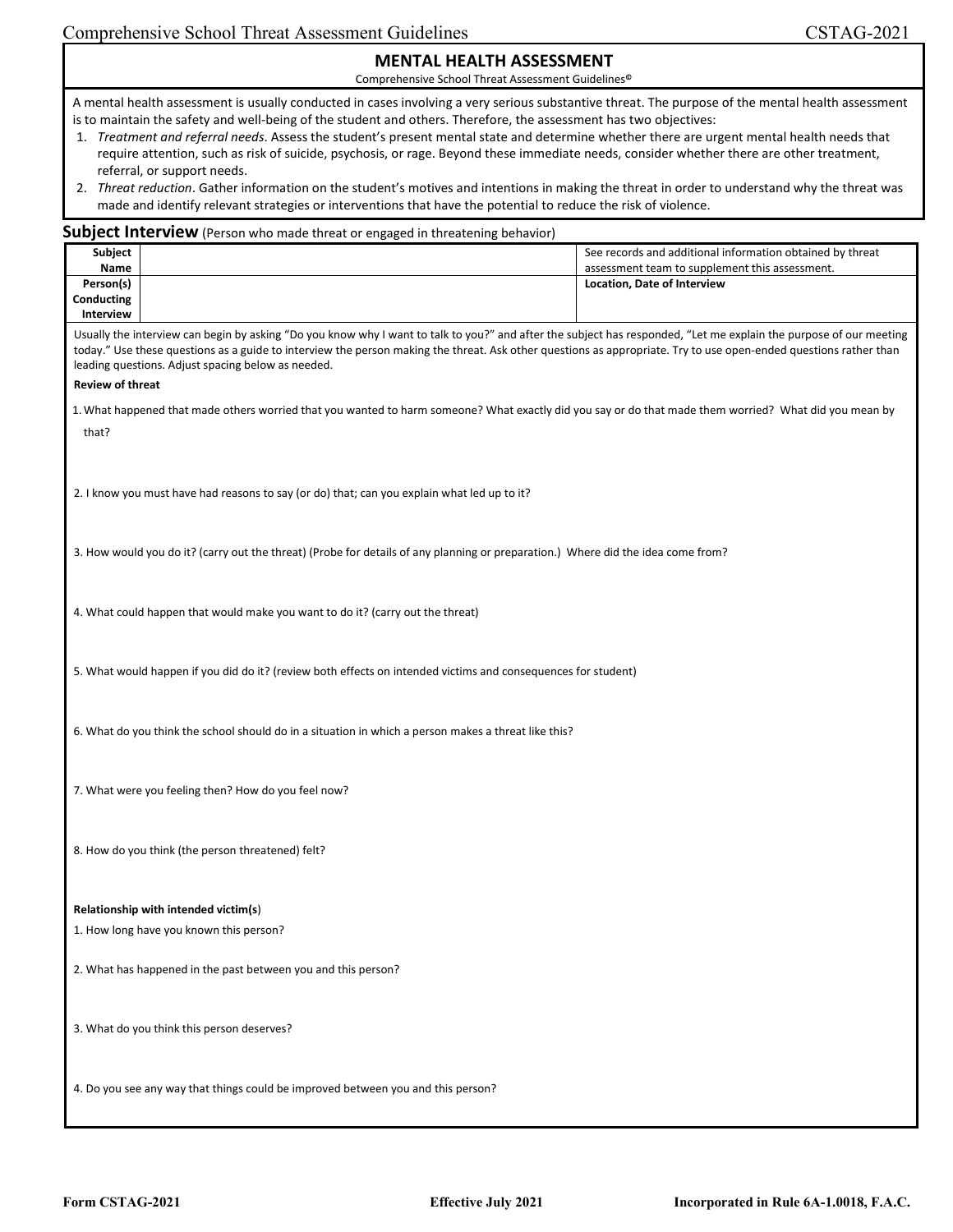| Comprehensive School Threat Assessment Guidelines                                                                                                             | <b>CSTAG-2021</b> |
|---------------------------------------------------------------------------------------------------------------------------------------------------------------|-------------------|
| <b>Family support</b>                                                                                                                                         |                   |
| 1. Whom do you live with? Are there family members you don't live with? Have there been any changes in the past year?                                         |                   |
|                                                                                                                                                               |                   |
|                                                                                                                                                               |                   |
| 2. Whom in your home are you close to?                                                                                                                        |                   |
|                                                                                                                                                               |                   |
|                                                                                                                                                               |                   |
| 3. How well do your parents/guardians know you?                                                                                                               |                   |
|                                                                                                                                                               |                   |
|                                                                                                                                                               |                   |
| 4. Where do you go after school? Where are your parents/guardians at this time? How much do they keep track of where you are or what you are doing?           |                   |
|                                                                                                                                                               |                   |
| 5. How strict are your parents/guardians? What do they do if you do something they don't want you to do? When was the last time you got in trouble with them? |                   |
| What was the worst time?                                                                                                                                      |                   |
|                                                                                                                                                               |                   |
|                                                                                                                                                               |                   |
| 6. How will your parents/guardians react (or how did they react) when they found out about this situation?                                                    |                   |
|                                                                                                                                                               |                   |
|                                                                                                                                                               |                   |
| <b>Stress and trauma</b><br>1. What kinds of things have been going on with you lately? What sorts of things have you worried about?                          |                   |
|                                                                                                                                                               |                   |
|                                                                                                                                                               |                   |
| 2. How has your school work been going lately? Are there things you have been worried about with your school work? Other things at school?                    |                   |
|                                                                                                                                                               |                   |
|                                                                                                                                                               |                   |
| 3. What is the worst thing that has happened to you lately? Have any other bad things happened? Is there something you regret or wish you could change?       |                   |
|                                                                                                                                                               |                   |
|                                                                                                                                                               |                   |
| 4. Have there been any changes in your family? Has anyone been sick, moved away, or had anything bad happen to them?                                          |                   |
|                                                                                                                                                               |                   |
|                                                                                                                                                               |                   |
| 5. Do you have any family members in jail or prison?                                                                                                          |                   |
|                                                                                                                                                               |                   |
|                                                                                                                                                               |                   |
| 6. Do you take any medication?                                                                                                                                |                   |
|                                                                                                                                                               |                   |
|                                                                                                                                                               |                   |
| 7. Have you been involved in any counseling?                                                                                                                  |                   |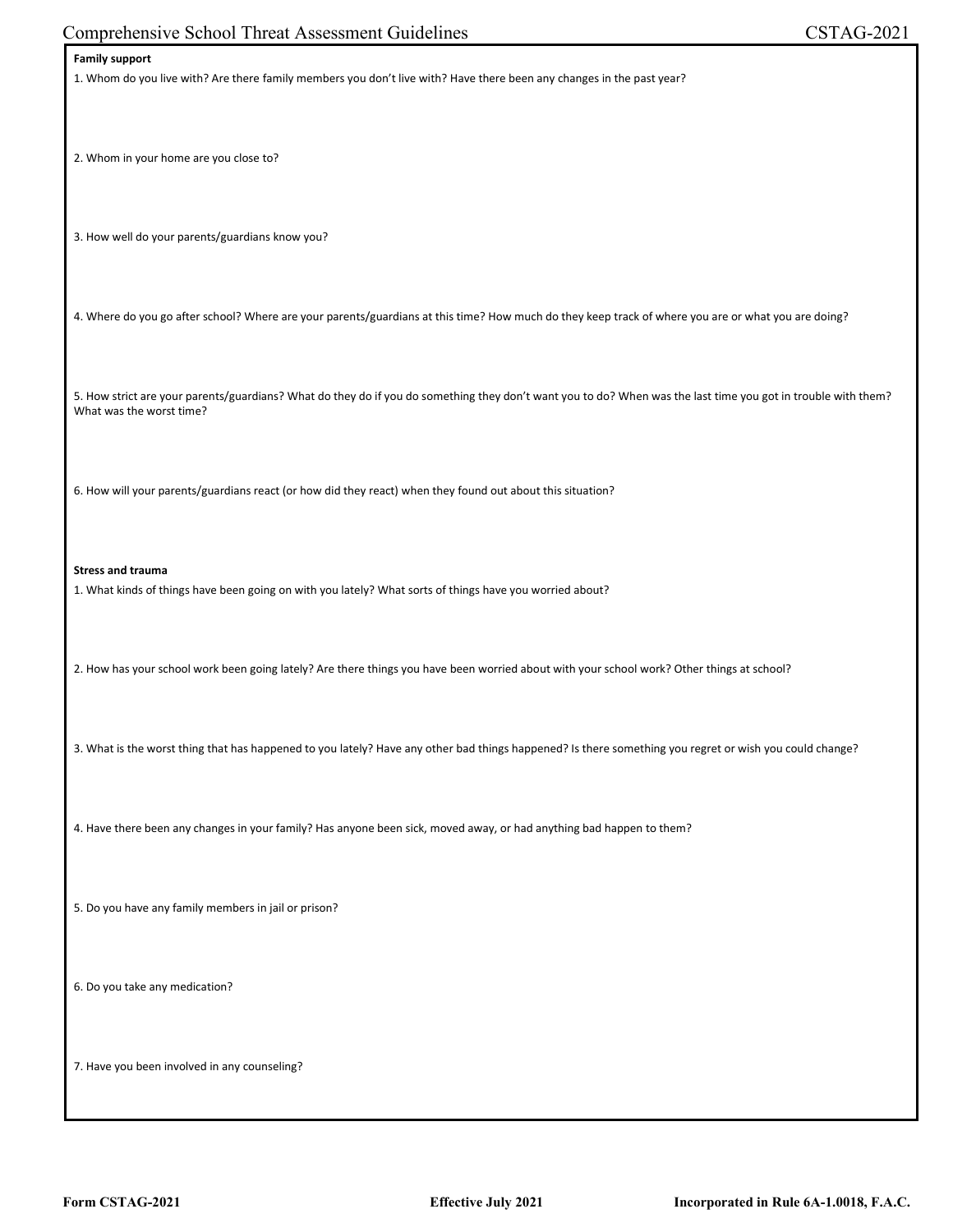#### **Mood**

1. What has your mood been like the past few weeks? Have you felt down or depressed at times? How bad has it been? (Be alert for statements of pessimism and hopelessness that might indicate suicide risk. If there are indications of suicidal thoughts or feelings, there should be a more extensive evaluation of suicide risk. If necessary, develop a plan for protecting the student and making appropriate referrals.)

2. Have you felt nervous or anxious? Irritable or short-tempered? How bad has it been?

3. Have you ever felt like life wasn't worth living? Like maybe you would kill yourself?

4. Have you ever done something to hurt yourself on purpose? Ever cut yourself on purpose?

5. Have you had any problems with your sleep? Appetite? Energy level? Concentration?

6. Have you been taking any medication to help with your mood or for any other reason?

#### **Psychotic symptoms**

Ask a few probe questions and follow up if there is any indication of delusions or hallucinations. Phrase questions appropriate to student's age and understanding.

1. Have you had any unusual experiences lately, such as hearing things that others cannot hear or seeing things that others cannot see?

2. Have you felt like someone was out to get you or wanted to harm you? Have you had any other fears that seem strange or out of the ordinary?

3. Do you have any abilities or powers that others do not have, such as ESP or reading minds?

4. Have you felt numb or disconnected from the world, or like you were somehow outside your body?

Note and inquire about any other symptoms of mental disorder.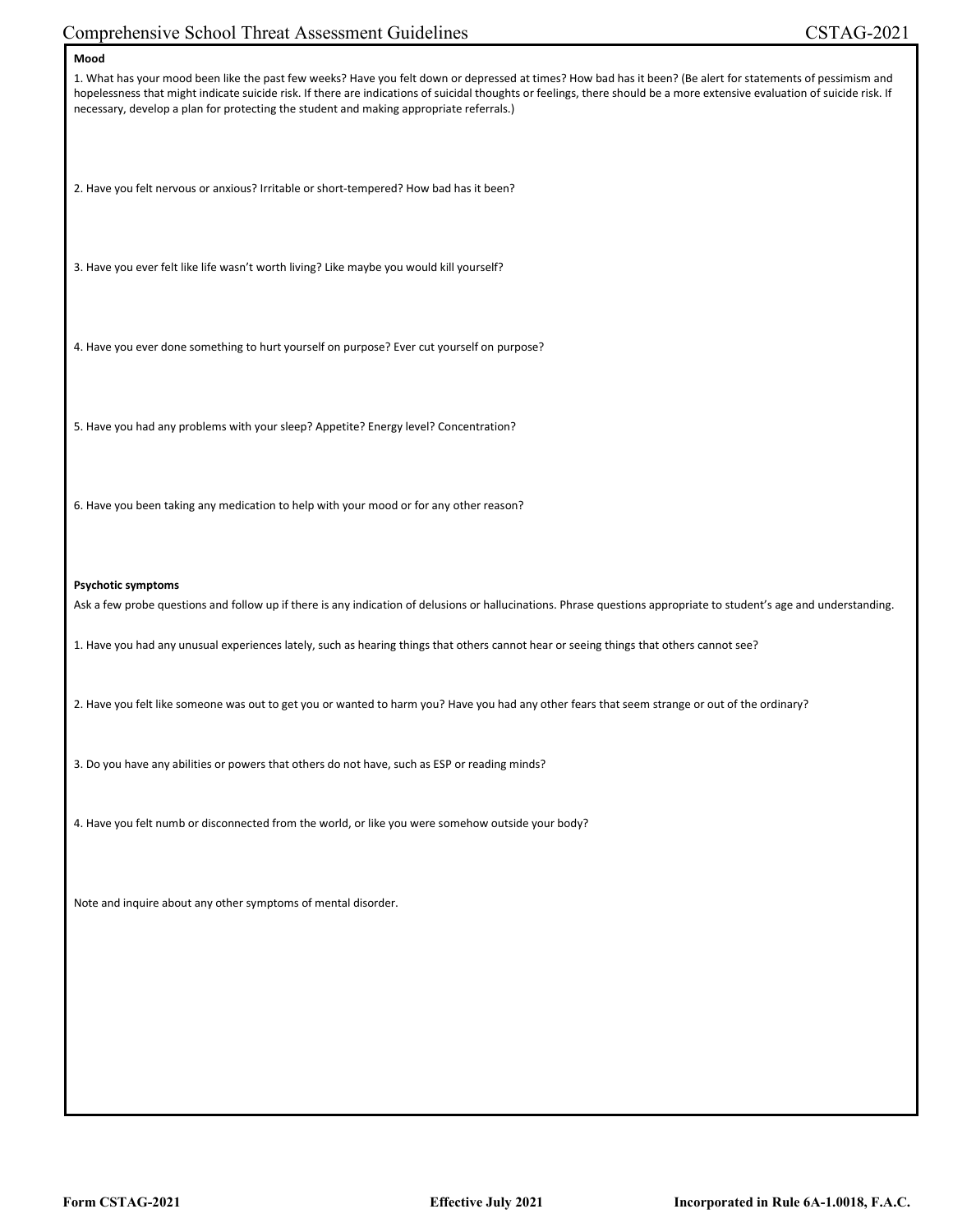| <b>Comprehensive School Threat Assessment Guidelines</b>                                                                                              | <b>CSTAG-2021</b> |
|-------------------------------------------------------------------------------------------------------------------------------------------------------|-------------------|
| Weapons                                                                                                                                               |                   |
| Ask about any weapons mentioned in the threat. As an example, these questions concern a threat made to stab someone.                                  |                   |
| 1. You said that you were going to stab (name of victim). What were you going to stab him with?                                                       |                   |
|                                                                                                                                                       |                   |
| 2. Do you have a knife? What kind of a knife is it? (Or, how would you get a knife?)                                                                  |                   |
|                                                                                                                                                       |                   |
| 3. Have you ever had to use a knife with someone? What happened?                                                                                      |                   |
|                                                                                                                                                       |                   |
| 4. What do you think would happen if you did use a knife with (name of victim)?                                                                       |                   |
|                                                                                                                                                       |                   |
| <b>Access to firearms</b>                                                                                                                             |                   |
| Ask about firearms in all cases, even if no firearm was mentioned. If the threat involved a knife, bomb, or other weapon, ask about that weapon, too. |                   |
| 1. Do you have a gun?                                                                                                                                 |                   |
|                                                                                                                                                       |                   |
|                                                                                                                                                       |                   |
| 2. Are there guns in your home? Have you ever used a gun for hunting or target shooting?                                                              |                   |
|                                                                                                                                                       |                   |
|                                                                                                                                                       |                   |
|                                                                                                                                                       |                   |
| 3. If you wanted a gun, how would you get one?                                                                                                        |                   |
|                                                                                                                                                       |                   |
|                                                                                                                                                       |                   |
| 4. What do you think you might do if you had a gun?                                                                                                   |                   |
|                                                                                                                                                       |                   |
|                                                                                                                                                       |                   |
| 5. Have you ever had to use a gun with someone? Have you ever thought about using a gun with someone?                                                 |                   |
|                                                                                                                                                       |                   |
|                                                                                                                                                       |                   |
| <b>Aggressive behavior</b>                                                                                                                            |                   |
| 1. Do people treat you fairly? Who has been unfair with you lately? When people treat you unfairly, what do you do about it?                          |                   |
|                                                                                                                                                       |                   |
|                                                                                                                                                       |                   |
| 2. When you get angry, what do you do? Has your temper ever gotten you into trouble?                                                                  |                   |
|                                                                                                                                                       |                   |
|                                                                                                                                                       |                   |
| 3. Do you get into fights? When was the last time? What happened?                                                                                     |                   |
|                                                                                                                                                       |                   |
|                                                                                                                                                       |                   |
| 4. Have you ever threatened to harm anyone before?                                                                                                    |                   |
|                                                                                                                                                       |                   |
|                                                                                                                                                       |                   |
| 5. Have you thought about what it would be like to hurt someone really bad? Have you written any stories or made any drawings that are violent?       |                   |
|                                                                                                                                                       |                   |
|                                                                                                                                                       |                   |
| 6. Have you ever set fire to things?                                                                                                                  |                   |
|                                                                                                                                                       |                   |
|                                                                                                                                                       |                   |
| 7. Have you damaged your own property or someone else's property?                                                                                     |                   |
|                                                                                                                                                       |                   |
|                                                                                                                                                       |                   |
| 8. Have you ever intentionally hurt an animal?                                                                                                        |                   |
|                                                                                                                                                       |                   |
|                                                                                                                                                       |                   |
|                                                                                                                                                       |                   |
|                                                                                                                                                       |                   |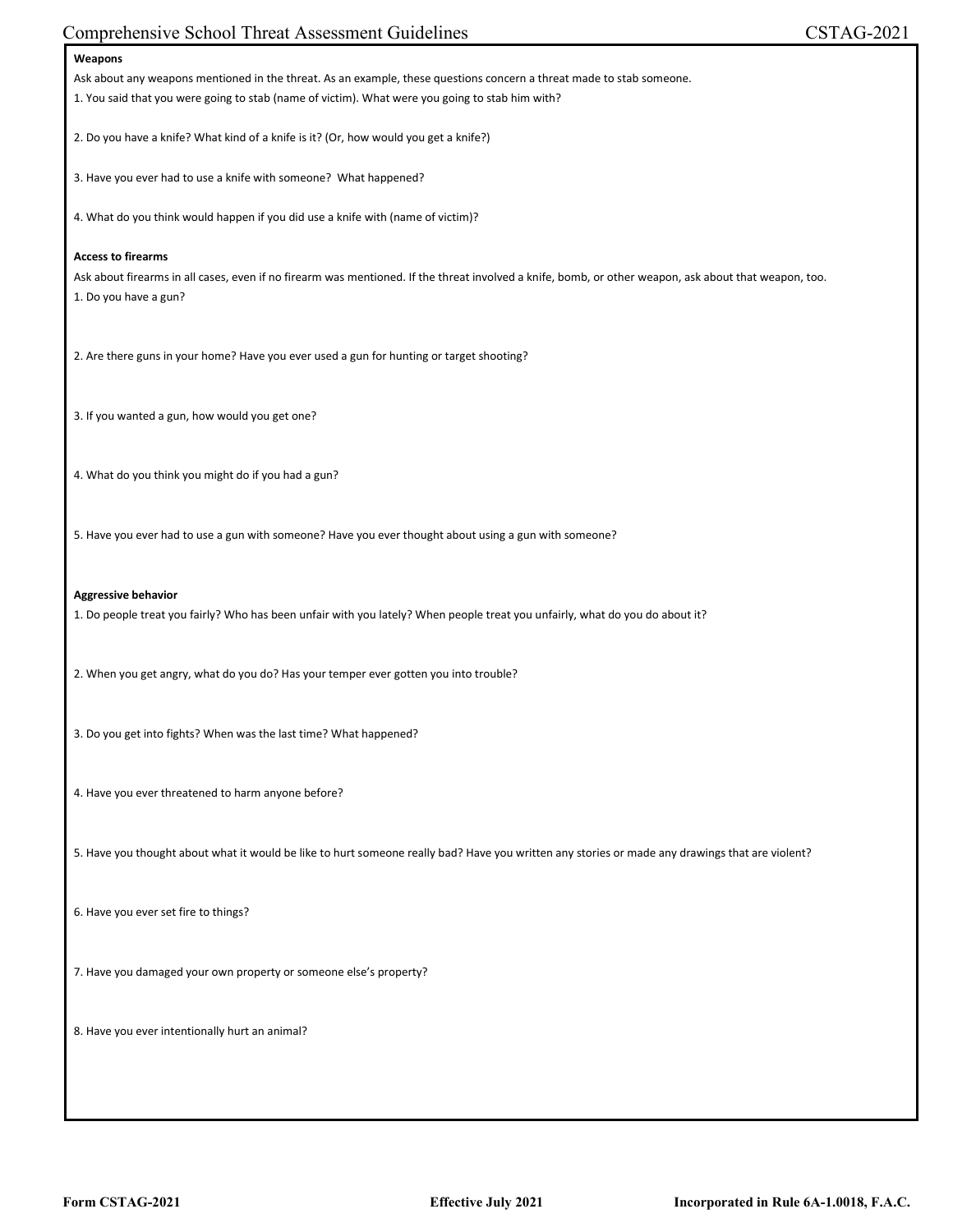### **School discipline**

1. When was the last time you got into trouble in school? What happened?

2. Have you ever been suspended or expelled?

3. Have your parents ever been called to school because of your behavior?

4. Do you ever cut school or certain classes?

5. Do you feel that the rules at this school are fair? What has been unfair?

#### **Delinquent behavior**

1. Have you been in trouble with the law or with police before? What happened?

2. Have you ever gone to juvenile court? What was it about?

3. Have you done things that could have gotten you arrested or in trouble with the law? What was the worst thing? What else?

4. Do you drink beer, wine, or other alcohol? Have you ever? How often do you drink? When was the last time? Tell me about it.

5. Do you smoke marijuana? Have you ever? How often? When was the last time?

6. Have you used any other drugs? How often? When was the last time? Tell me about it.

#### **Exposure to violence**

1. Do you see or hear of violence in your neighborhood?

2. Do you know anyone who was shot, stabbed, or beat up real bad?

3. Do people argue much at home? Does anyone get physically aggressive?

4. What kind of movies do like? What kind of video games do you enjoy playing? What are your favorite Internet sites?

5. Ask the student about his/her reactions to any recent acts of violence or to any highly publicized school shootings.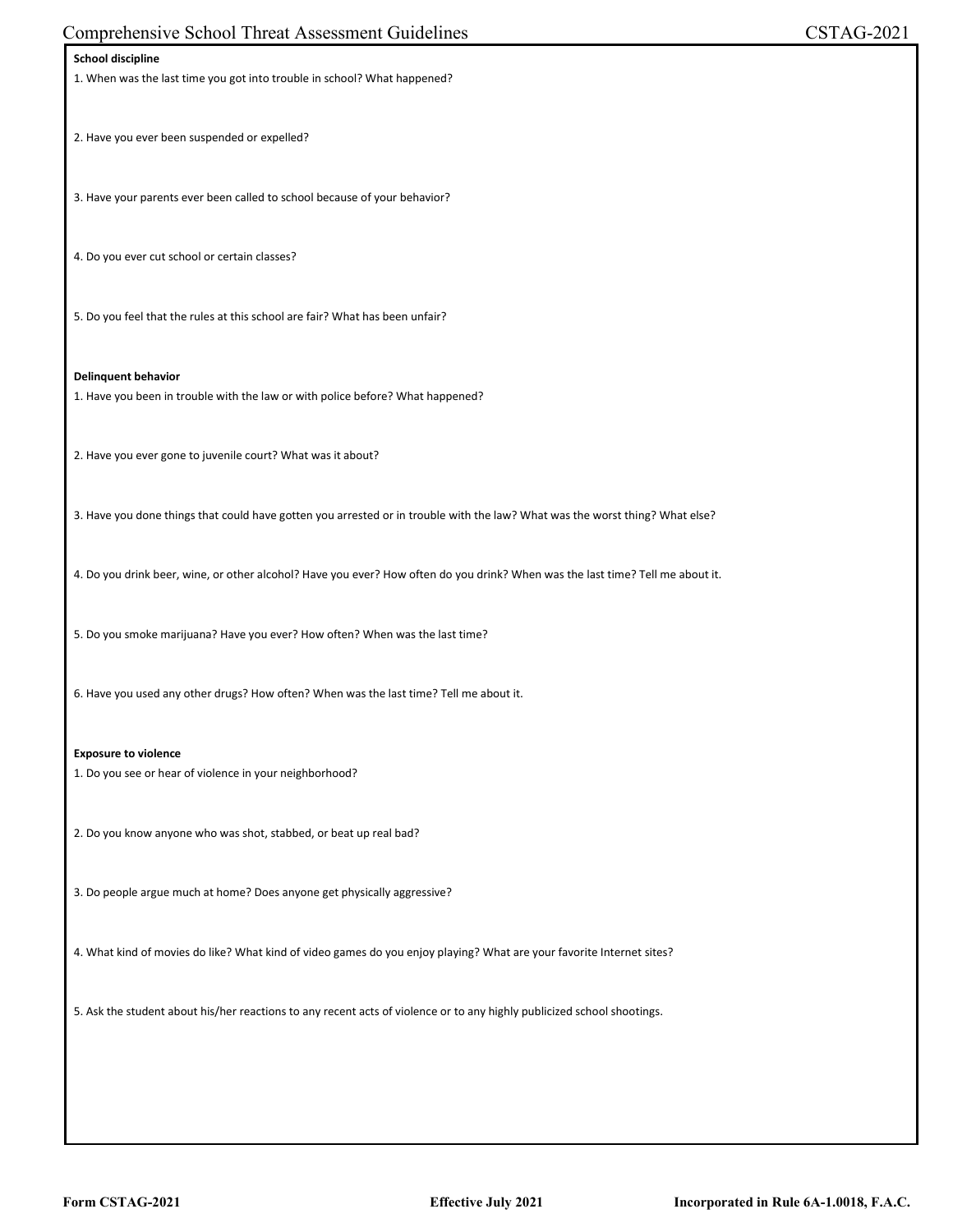| <b>Comprehensive School Threat Assessment Guidelines</b> | CSTAG-2021 |
|----------------------------------------------------------|------------|
|----------------------------------------------------------|------------|

# **Bullying**

Bullying is broadly defined and may include teasing, social exclusion, or other forms of humiliation in addition to physical threats of violence. The student may not use the term "bully," and may be reluctant to admit being the victim of bullying behavior, so be prepared to rephrase questions and probe for victim experiences. 1. Is there anyone who has threatened you recently? Is there anyone who makes you feel afraid? (Ask about sexual threats if appropriate to situation.)

2. Is there anyone who has teased you or picked on you recently? Is there anyone who has beat you up or pushed you around? How about at home?

In response to any positive answer, follow up for more information: How often does it happen? What have you tried to do about it? Did you let any adult know about this, and if so, what happened? Be alert to statements indicating that a bullied student feels like there is no solution to the problem or is contemplating revenge.

#### **Peer relations**

1. What are your friends like? Have you had any trouble with your friends lately? Who is your best friend?

2. How would your friends describe you?

3. Do you have a boyfriend/girlfriend? (Keep in mind that the student might not be heterosexual, and there may be concerns in this area.) How are things going with him/her? Did you have one before? What happened in that relationship?

4. Do you have friends who get in trouble?

5. Have you ever joined a gang? Been part of a group like a crew, clique, posse, or mob?

6. Do any of your friends know about (refer to threat situation?) What did they say about it? Anyone who feels the same way you do?

#### **Coping**

1. How do you like to spend your free time?

2. What kinds of things do you do well?

3. What are your hobbies and interests? What do you enjoy doing?

4. Can you think of a problem you faced in the past that worked out okay? Can you think of a problem that you solved? Can you think of a time when you went to someone about a problem and that person was able to solve it?

5. What are your plans for the future? What would you like to do when you finish school?

6. What could we do that would help with (refer to the problem that led to the threat)?

# **Parent/Guardian Interview**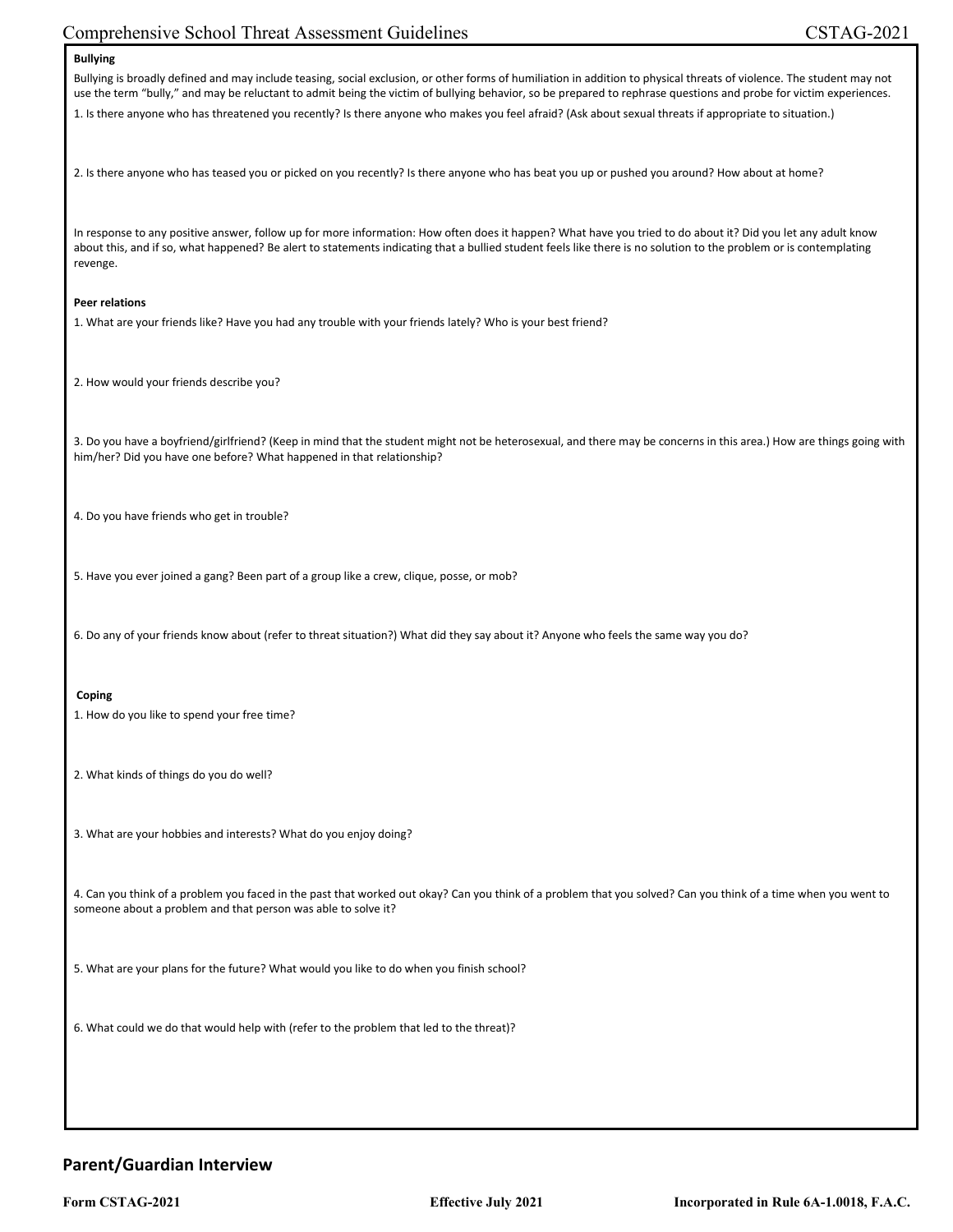| Parent                                                                                                                                                                                                                                                                                                                                                                                                                                                                                                                                                                                                                                                                                                                                                                                                                            |                                                                                                                                                                         | <b>Relationship to Student</b> |  |
|-----------------------------------------------------------------------------------------------------------------------------------------------------------------------------------------------------------------------------------------------------------------------------------------------------------------------------------------------------------------------------------------------------------------------------------------------------------------------------------------------------------------------------------------------------------------------------------------------------------------------------------------------------------------------------------------------------------------------------------------------------------------------------------------------------------------------------------|-------------------------------------------------------------------------------------------------------------------------------------------------------------------------|--------------------------------|--|
| Name<br>Person(s)                                                                                                                                                                                                                                                                                                                                                                                                                                                                                                                                                                                                                                                                                                                                                                                                                 |                                                                                                                                                                         | Location, Date of Interview    |  |
| Conducting<br>Interview                                                                                                                                                                                                                                                                                                                                                                                                                                                                                                                                                                                                                                                                                                                                                                                                           |                                                                                                                                                                         |                                |  |
| Understandably, parents may feel apprehensive, guilty, or defensive when being interviewed about their child's behavior. It is important that the interviewer find<br>ways to convey respect for the parent, starting from the initial contact and throughout the interview. Also, it should be evident that the interviewer is interested in<br>understanding and helping the parent's child; otherwise, the parent may regard the interview as an investigation designed to uncover evidence of wrongdoing by<br>the student or incompetence by the parent. Overall, the interviewer should make every effort to engage the parent as an ally. Emphasize the common goal of<br>helping their child to be safe and successful in school.<br>Parent knowledge of the threat<br>1. What do you (the parent) know about the threat? |                                                                                                                                                                         |                                |  |
|                                                                                                                                                                                                                                                                                                                                                                                                                                                                                                                                                                                                                                                                                                                                                                                                                                   | 2. Have you heard your child (or use child's name) talk about things like this before?                                                                                  |                                |  |
| 3. Are you familiar with (the intended victim)? (Ask about the child's history with the intended victim—previous relationship and interactions.)                                                                                                                                                                                                                                                                                                                                                                                                                                                                                                                                                                                                                                                                                  |                                                                                                                                                                         |                                |  |
|                                                                                                                                                                                                                                                                                                                                                                                                                                                                                                                                                                                                                                                                                                                                                                                                                                   | 4. (Ask questions to determine if the child has the means to carry out the threat, such as access to firearms.)                                                         |                                |  |
| the student's needs are addressed?)                                                                                                                                                                                                                                                                                                                                                                                                                                                                                                                                                                                                                                                                                                                                                                                               | 5. What are you planning to do about the threat? (Is the parent willing to work with the school to develop a plan to assure the threat will not be carried out and that |                                |  |
| School adjustment                                                                                                                                                                                                                                                                                                                                                                                                                                                                                                                                                                                                                                                                                                                                                                                                                 | 1. Has your child ever been suspended or expelled from school?                                                                                                          |                                |  |
|                                                                                                                                                                                                                                                                                                                                                                                                                                                                                                                                                                                                                                                                                                                                                                                                                                   | 2. Have you ever met with the school (teacher, counselor, principal) about concerns in the past? What happened, what was going on, what was the outcome?                |                                |  |
|                                                                                                                                                                                                                                                                                                                                                                                                                                                                                                                                                                                                                                                                                                                                                                                                                                   | 3. Has your child ever needed special help in school? Ever been retained?                                                                                               |                                |  |
| 4. Has your child ever been tested in school?                                                                                                                                                                                                                                                                                                                                                                                                                                                                                                                                                                                                                                                                                                                                                                                     |                                                                                                                                                                         |                                |  |
| 5. How does your child like school?                                                                                                                                                                                                                                                                                                                                                                                                                                                                                                                                                                                                                                                                                                                                                                                               |                                                                                                                                                                         |                                |  |
| 6. How often does your child do homework?                                                                                                                                                                                                                                                                                                                                                                                                                                                                                                                                                                                                                                                                                                                                                                                         |                                                                                                                                                                         |                                |  |
| 7. What are your child's teachers like?                                                                                                                                                                                                                                                                                                                                                                                                                                                                                                                                                                                                                                                                                                                                                                                           |                                                                                                                                                                         |                                |  |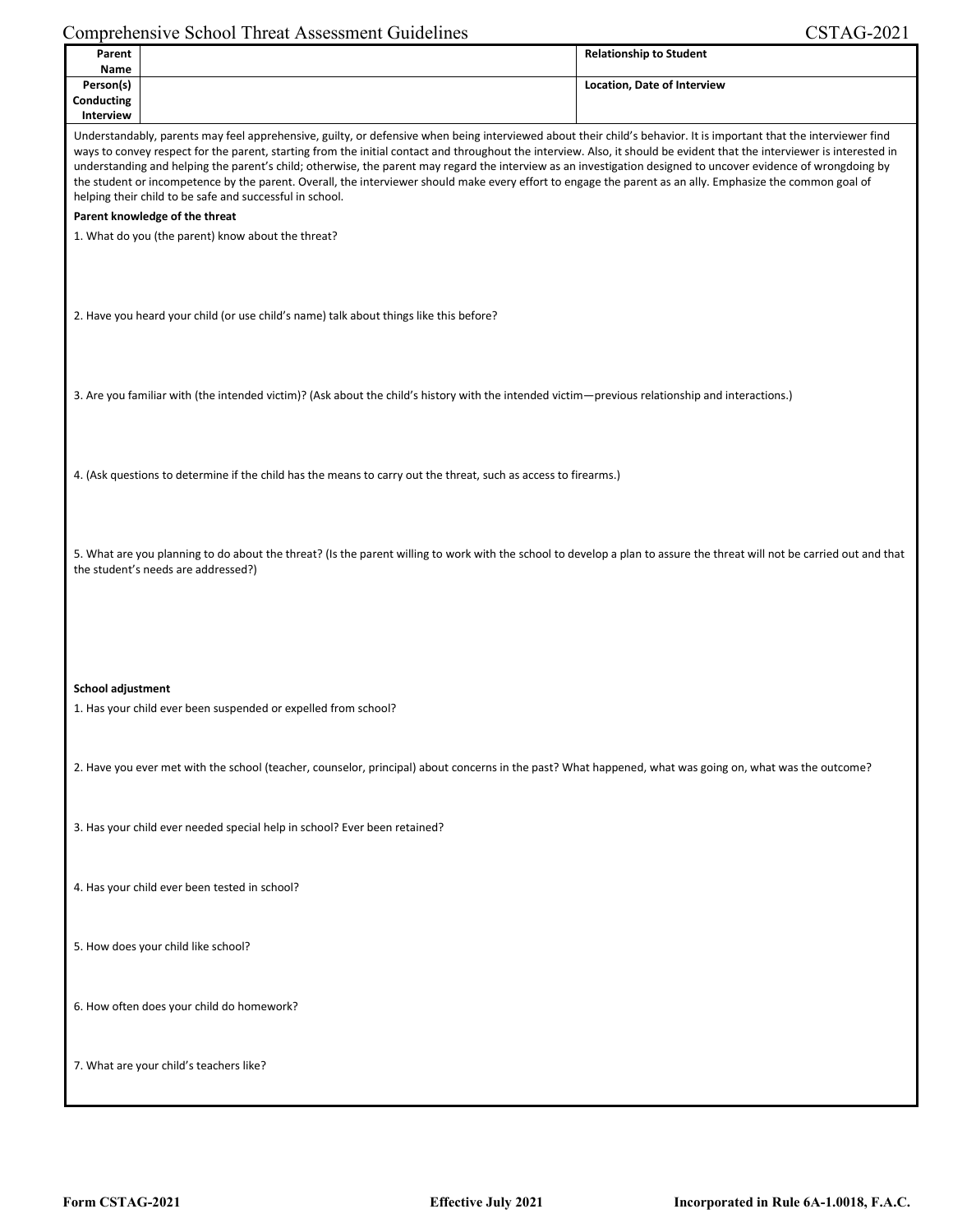# **Family relationships and current stressors** 1. Who lives in the home? 2. Are there any important events that have affected your family/child? Ask about any recent or pending changes, such as: Move, divorce/separation, losses Financial status, employment changes for parents Others in home involved with court or the law 3. Who does your child share concerns with? Who is he/she close to? 4. How well does he/she get along with parents? Siblings? Type of conflicts, over what, how resolved? 5. How does your child show anger toward you and other family members? 6. What does your child do after school? Who supervises? What time is your child supposed to be home at night? 7. What responsibilities does your child have at home? 8. Does your child follow rules? What are the consequences for not following the rules? **Peer relations and bullying** 1. Has your child reported being teased, intimidated, rejected, or bullied in some other way? (If so, what has the parent done in response?) 2. Who are your child's friends? Are you pleased or displeased with your child's choice of friends? 3. How much is the child influenced by peers? Are there any examples of your child doing something to please peers that got him or her into trouble?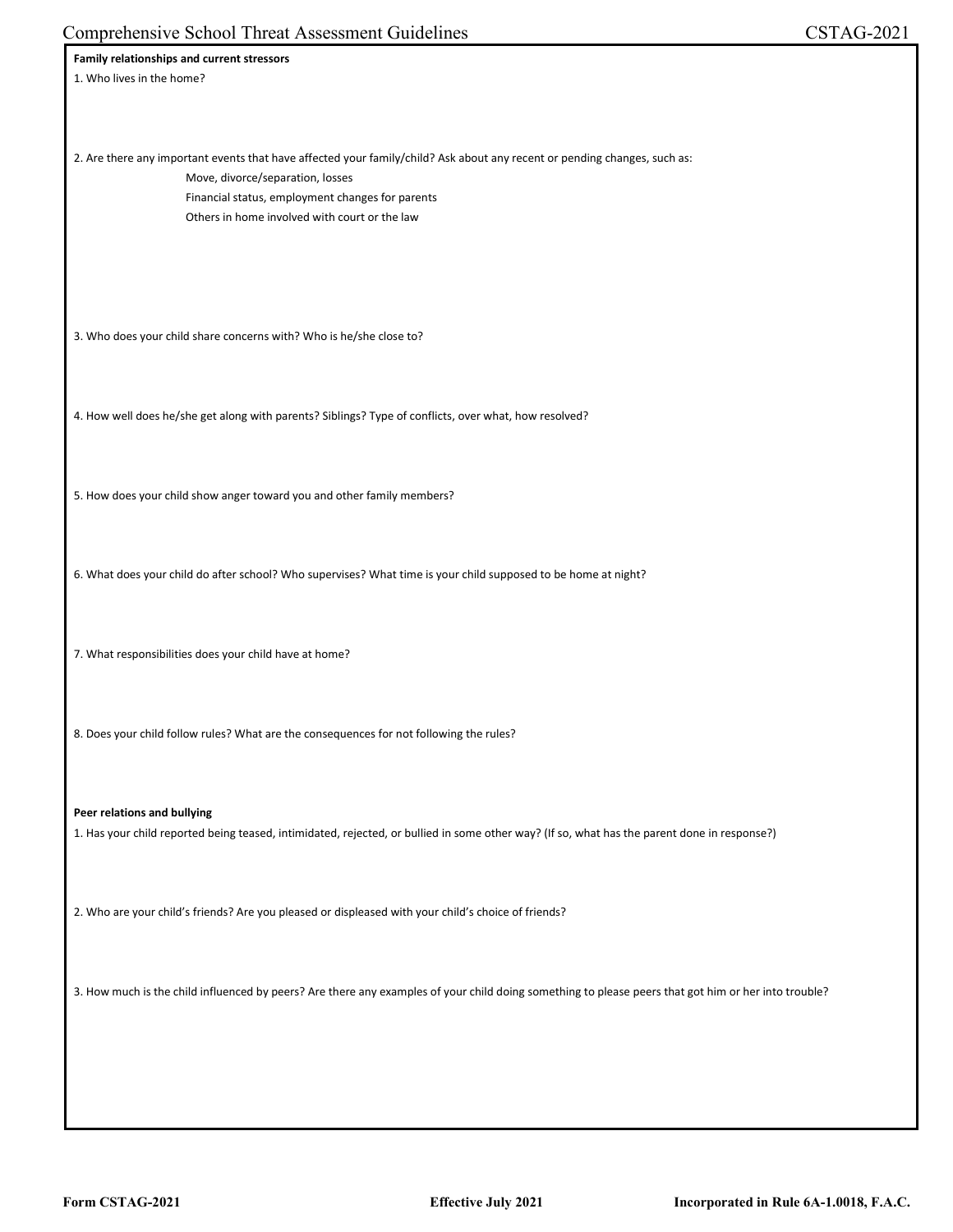# **Delinquent behavior** 1. Has your child been in trouble with the law or with police before? What happened? 2. Has your child ever gone to juvenile court? What was it about? 3. Has your child done things that could have gotten him or her arrested or in trouble with the law? What was the worst thing? What else? 4. Does your child drink beer, wine, or other alcohol? 5. Does your child smoke marijuana? 6. Has your child used any other drugs? **History of aggression** 1. How does your child handle frustration? 2. When your child gets angry, what does he/she do? 3. Has your child gotten into fights in the past? When, where, with whom? 4. Has your child's temper ever gotten him/her into trouble? 5. Has your child ever hit you or other family members? 6. Has your child destroyed his or her own things, or someone else's property? 7. Does your child have any pets? Has he/she ever intentionally hurt the pet or some other animal? **Access to weapons** 1. Do you have a gun in your home? Does your child have access to firearms through friends, relatives, or some other source? 2. Does your child have access to weapons other than firearms, such as military knives, martial arts weapons or some other kind of weapon? 3. Has your child ever talked about using a weapon to hurt someone? Ever gotten into trouble for using a weapon, carrying a weapon, or threatening someone with a weapon? 4. What can you do to restrict your child's access to weapons?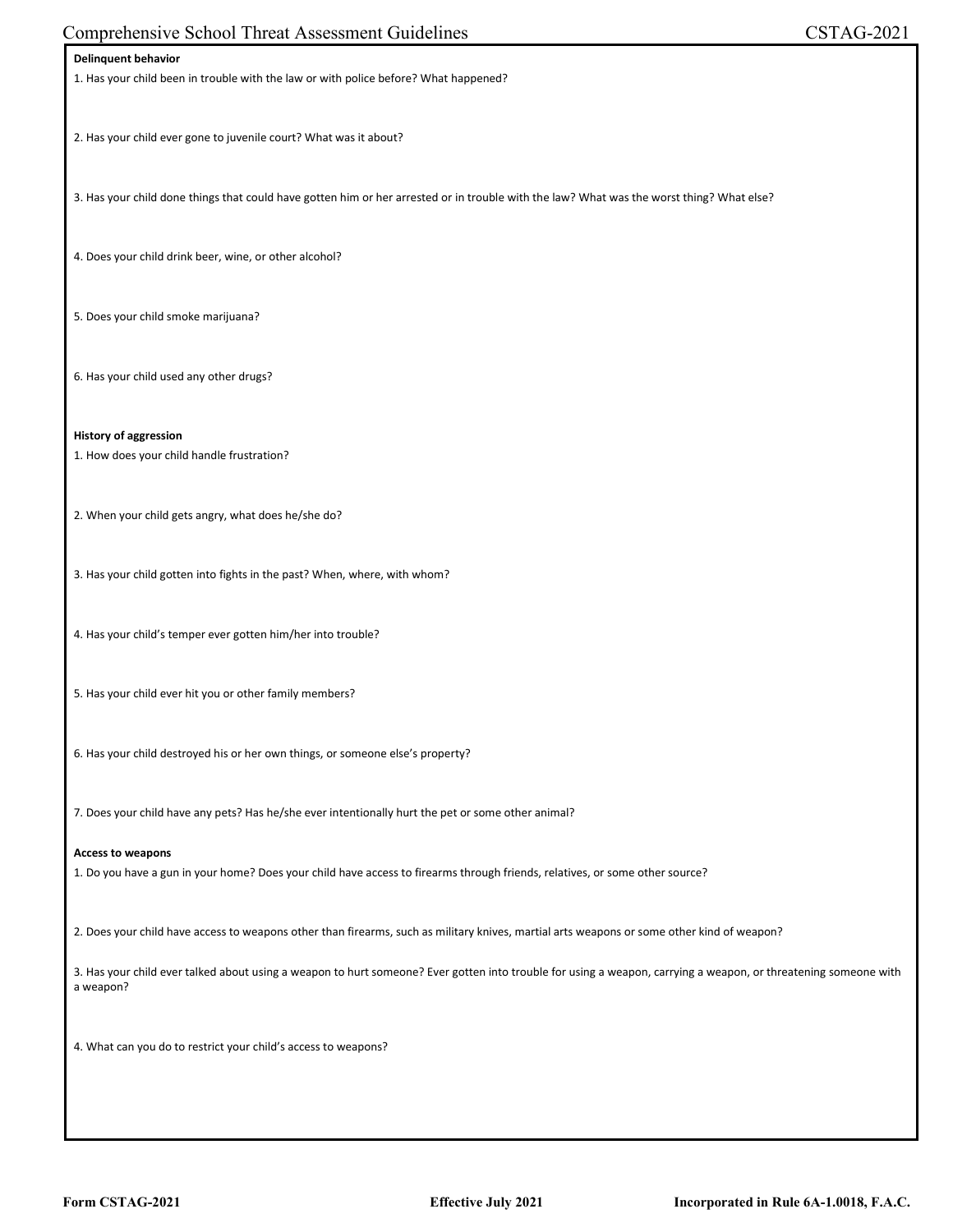| <b>Exposure to violence</b>                                                                                                                                     |  |
|-----------------------------------------------------------------------------------------------------------------------------------------------------------------|--|
| 1. Has your child ever been a victim of abuse?                                                                                                                  |  |
|                                                                                                                                                                 |  |
| 2. Is your child exposed to violence in the neighborhood?                                                                                                       |  |
|                                                                                                                                                                 |  |
| 3. Do people argue much at home? Has there been any physical aggression at home?                                                                                |  |
|                                                                                                                                                                 |  |
| 4. What kinds of movies, video games, internet sites does your child like? Any parent restrictions? Level of supervision? Child's response?                     |  |
|                                                                                                                                                                 |  |
|                                                                                                                                                                 |  |
|                                                                                                                                                                 |  |
| <b>History</b>                                                                                                                                                  |  |
| 1. Ask about any delays in cognitive, motor, language development. How old was your child when he/she started to walk, talk?                                    |  |
|                                                                                                                                                                 |  |
|                                                                                                                                                                 |  |
| 2. Has your child ever had a problem with bedwetting? When, how long? Was anything done for this?                                                               |  |
|                                                                                                                                                                 |  |
|                                                                                                                                                                 |  |
| 3. Has your child ever been hospitalized? Had any serious illnesses?                                                                                            |  |
|                                                                                                                                                                 |  |
|                                                                                                                                                                 |  |
|                                                                                                                                                                 |  |
| 4. Has your child had any recent medical treatment? Taking any medications? Obtain diagnoses and medications. Ask for a release.                                |  |
|                                                                                                                                                                 |  |
|                                                                                                                                                                 |  |
| <b>Mental health</b>                                                                                                                                            |  |
| 1. Does your child have problems paying attention? Does your child follow directions without repetition and reminders? Does your child complete activities on   |  |
| his/her own? Does your child say things without thinking? Surprised by the consequences of his/her actions?                                                     |  |
|                                                                                                                                                                 |  |
|                                                                                                                                                                 |  |
| 2. What has your child's mood been like the past few weeks?                                                                                                     |  |
|                                                                                                                                                                 |  |
|                                                                                                                                                                 |  |
| 3. Has your child been unusually nervous or anxious? Irritable or short-tempered? How bad has it been?                                                          |  |
|                                                                                                                                                                 |  |
|                                                                                                                                                                 |  |
|                                                                                                                                                                 |  |
| 4. Has your child had problems with sleep? Appetite? Energy level? Concentration?                                                                               |  |
|                                                                                                                                                                 |  |
|                                                                                                                                                                 |  |
| 5. Has your child ever talked about hurting himself or herself? Have you ever been concerned that he/she might be suicidal?                                     |  |
|                                                                                                                                                                 |  |
|                                                                                                                                                                 |  |
| 6. Have there been any times when your child seemed to be hearing things that weren't there? Has he/she said things that didn't make sense or seemed to believe |  |
| in things that weren't real?                                                                                                                                    |  |
|                                                                                                                                                                 |  |
|                                                                                                                                                                 |  |
| 7. Has your child ever seen a counselor or therapist? Ever taken medication for his/her behavior or mood?                                                       |  |
|                                                                                                                                                                 |  |
|                                                                                                                                                                 |  |
|                                                                                                                                                                 |  |
| 8. Has your child had any involvement with other agencies/programs in the community?                                                                            |  |
|                                                                                                                                                                 |  |
|                                                                                                                                                                 |  |
|                                                                                                                                                                 |  |
|                                                                                                                                                                 |  |
|                                                                                                                                                                 |  |
|                                                                                                                                                                 |  |
|                                                                                                                                                                 |  |

# **Teacher/Staff Interview**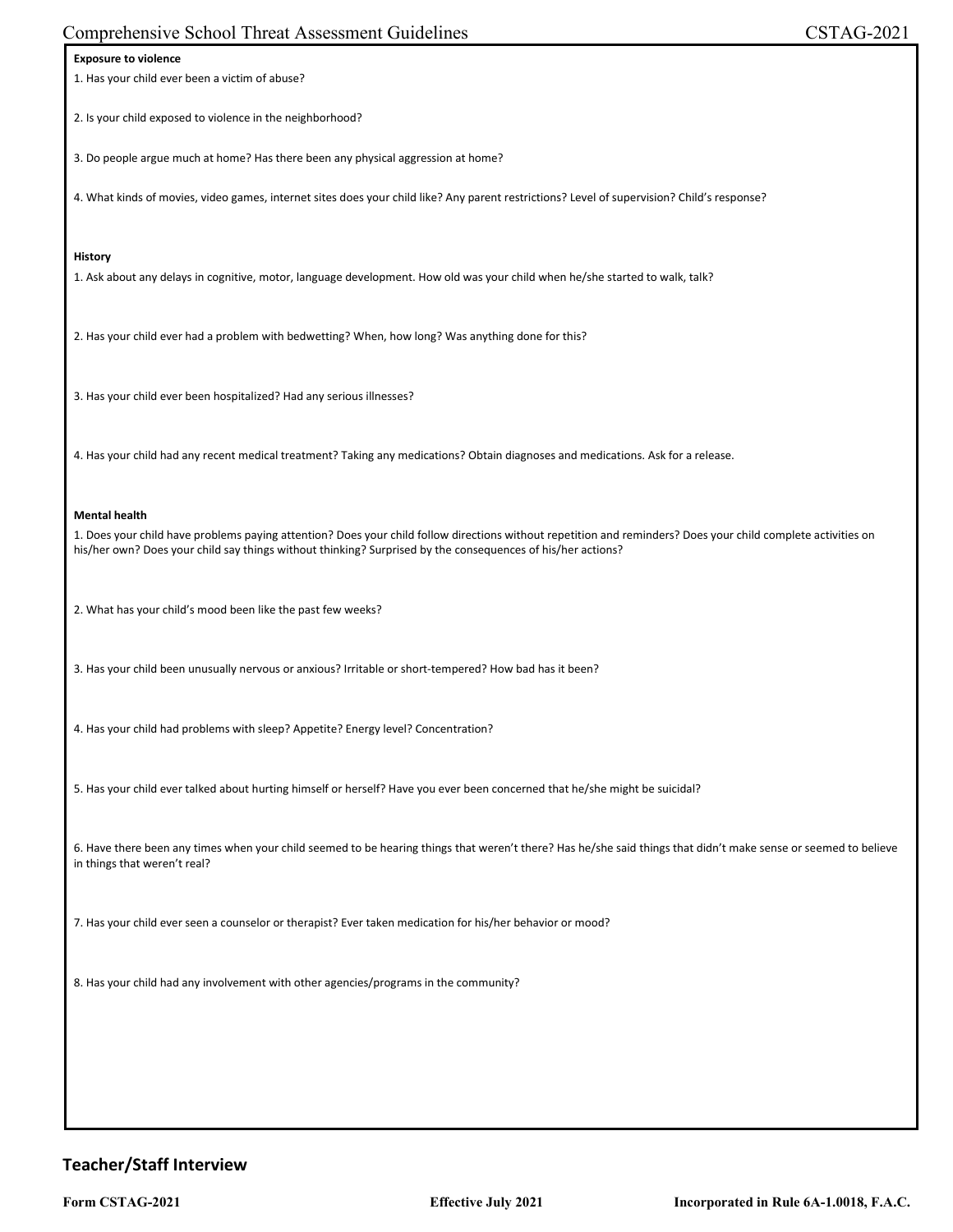| <b>Name of Person</b> | <b>Relationship to Student</b> |
|-----------------------|--------------------------------|
| Interviewed           |                                |
| Person(s)             | Location, Date of Interview    |
| Conducting            |                                |
| Interview             |                                |
|                       |                                |

# **Academics**

1. How is this student doing academically? Has there been any change in recent weeks?

2. What are this student's verbal skills? How well can he or she express himself/herself in words?

3. Has this student been considered for special education or placed in special education? What kinds of difficulties does the student have? If a student is receiving special education services, ask about the problem behaviors that are regarded as part of his or her disability.

## **Teacher knowledge of the threat**

1. What do you know about the threat?

2. Have you heard this student talk about things like this before?

3. What have other students told you about this incident?

4. Is there another teacher or staff member who might know something about this?

#### **Student's peer relations**

1. How well does this student get along with other students?

2. Who are the student's friends?

3. Are there students who do not get along with this student?

4. Have there been other conflicts or difficulties with peers?

5. Has this student ever complained of being bullied, teased, or treated unfairly by others?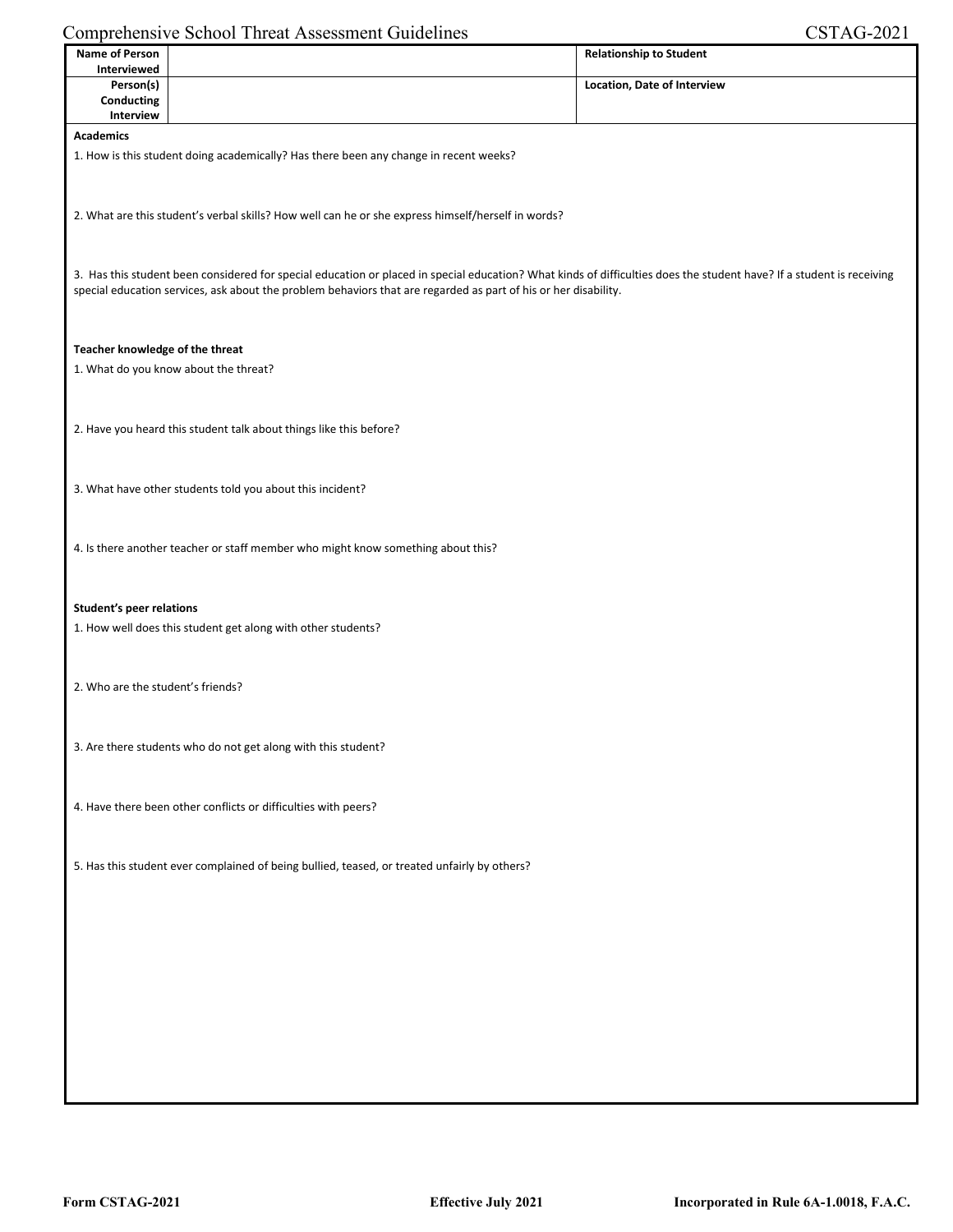# **Depression**

1. Have there been any apparent changes in the student's mood, demeanor, or activity level? Seemed withdrawn or apathetic?

2. Has the student expressed any attitudes that could imply depression, such as expressions of hopelessness or futility, inadequacy or shame, self-criticism or worthlessness?

3. Has this student shown an increase in irritability or seemed short-tempered?

# **Discipline**

1. What kinds of discipline problems have you experienced with this student?

2. How does this student respond to being corrected by an adult?

3. What are the student's emotional responses to being disciplined?

### **Aggression**

1. How does this student express anger?

2. Does this student seem to hold a grudge? Seem resentful?

3. Has this student done anything that expresses anger or aggression, or has an aggressive theme in written assignments, drawings, class projects, etc.?

### **Parents**

1. Have you had any contact with this student's parents? What happened?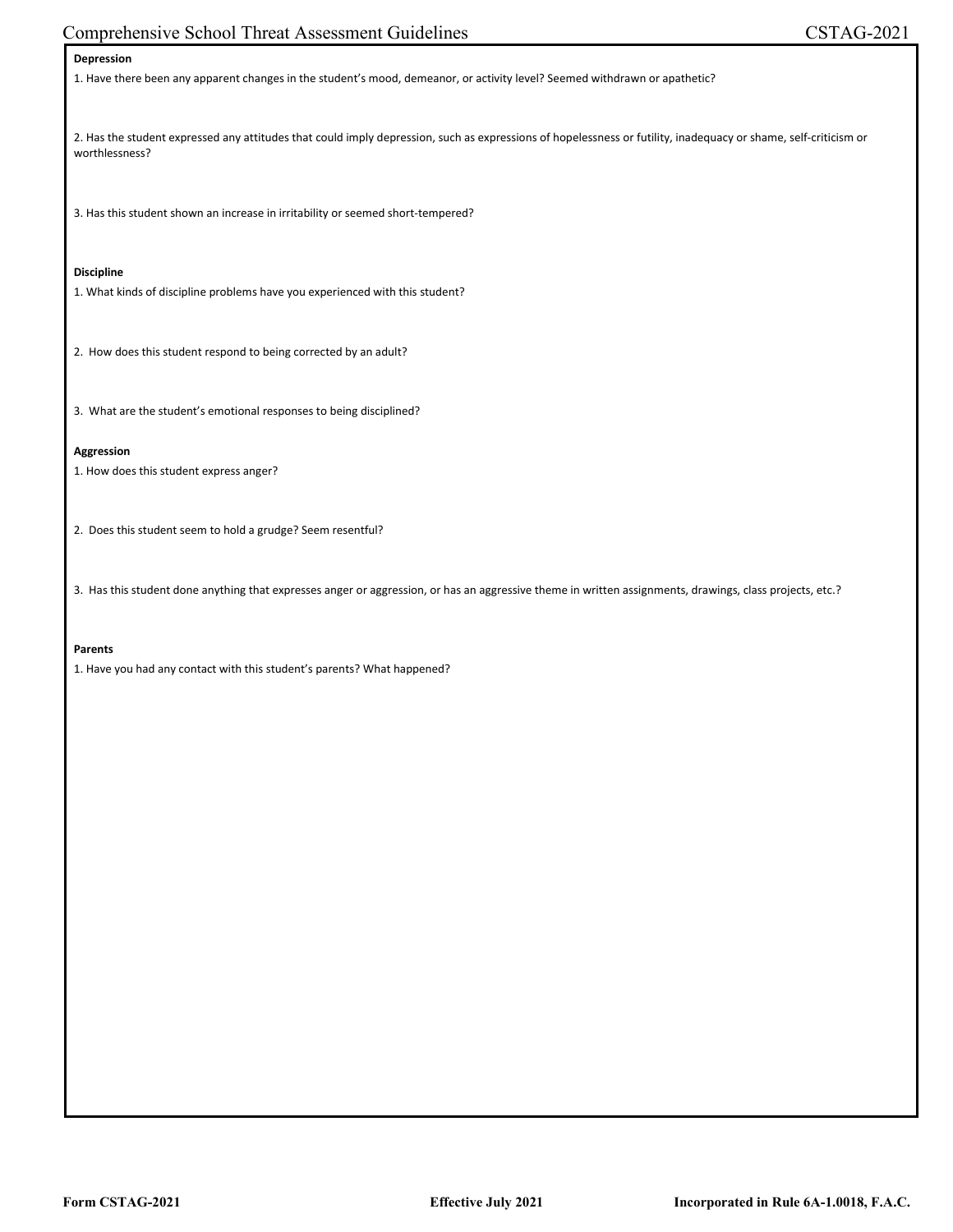**Mental Health Assessment Report Template**

# **Identifying Information**

Give the student's name, gender, age, grade, school, and other relevant identifying information.

# **Reason for Referral**

State that this evaluation was requested by the school principal because the student made a threat of violence that was judged to be a very serious, substantive threat. Describe the threat, including the exact statement or threatening behavior, and where and when it took place.

# **Sources of Information**

Describe or list the sources of information used in this report, including information from team interviews with the student, witnesses, and parents, as well as any relevant records or psychological tests.

# **Major Findings**

Describe how the child presented and any important aspects of his or her mental state, including any indications or markers of mental disorder requiring further evaluation or referral. Identify any stresses, conflicts, or unmet needs that affect the child's functioning or bear on the threat incident.

Review the child's understanding of the threat and its meaning from his or her perspective. Note whether the child has a history of violent or aggressive behavior, and any findings from the assessment that raise concerns about the child's potential for violence, such as access to firearms, peer encouragement to fight, drug use, or inadequate home supervision.

# **Conclusions**

In general, the mental health professional should not be expected to make a definitive statement that a child is or is not dangerous; such statements go beyond current knowledge in the field of risk assessment. The report may identify risk factors and protective factors, and express concerns where there appear to be compelling risk factors.

The report should present recommendations aimed at reducing the risk of violence, and they might convey the degree of concern about the potential for violence in general terms, recognizing that a precise measure of risk is not feasible. In all cases, the goal is to reduce the risk of violence rather than to predict violence.

Recommendations may include a wide range of strategies, but should address both any immediate safety needs to protect potential victims and broader efforts to resolve conflicts or problems that precipitated the threat.

There are two basic types of recommendations. First are recommendations for school behavior support, which are actions to be taken at school. The report should identify any signs of disability that would indicate the need for further assessment, child study, or special education evaluation. Second, if appropriate, the report may propose other recommendations for the parents to consider implementing outside of school, such as seeking community-based services for their child.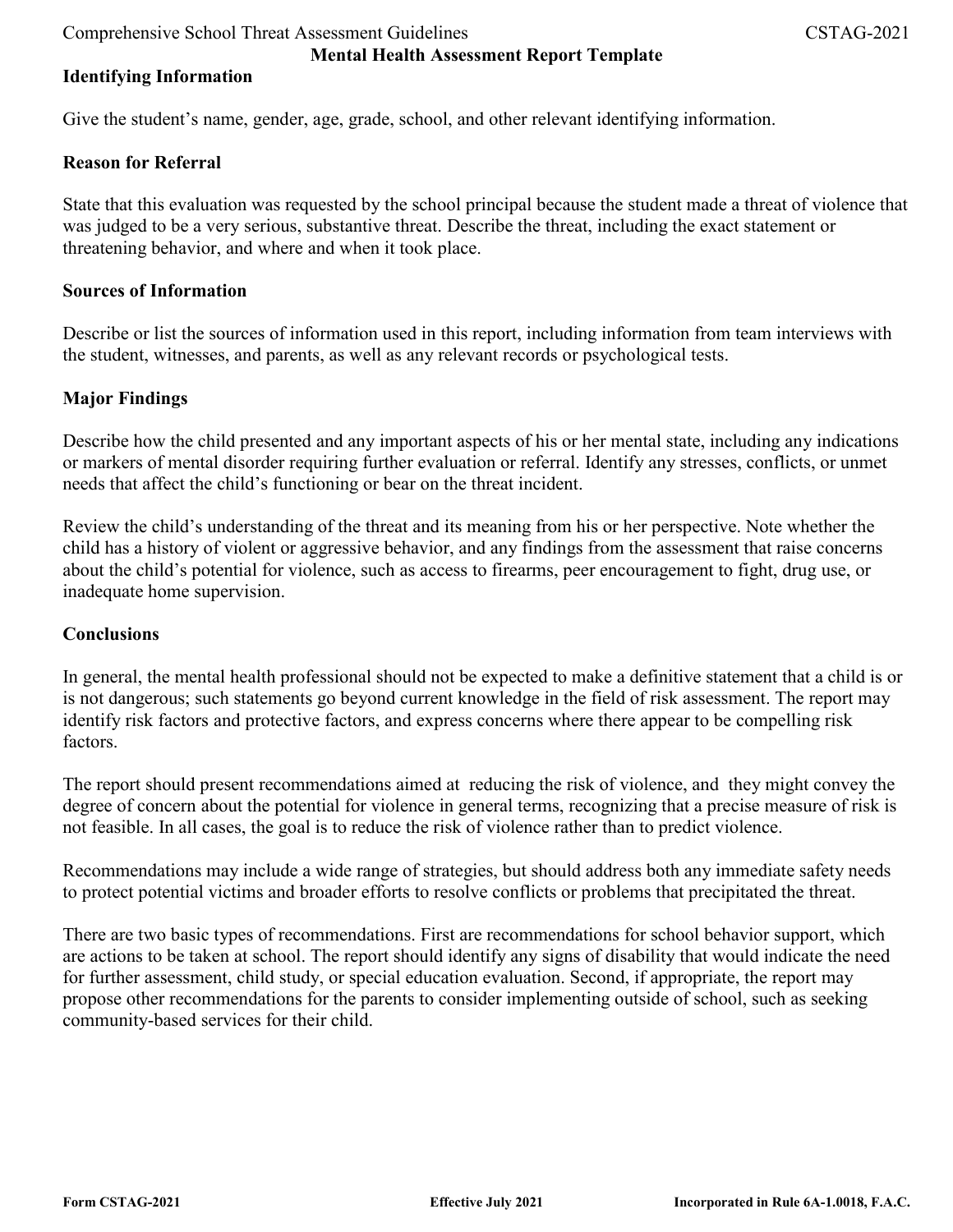# **BEHAVIOR INTERVENTION PLAN**

| <b>CSTAG-2021</b> |  |
|-------------------|--|
|-------------------|--|

|                                                                                                                                        | For behavior interfering with the student's learning or the learning of others<br><b>Confidential - For Teacher/Staff Use Only</b> |                   |  |
|----------------------------------------------------------------------------------------------------------------------------------------|------------------------------------------------------------------------------------------------------------------------------------|-------------------|--|
|                                                                                                                                        | See: www.pent.ca.gov for downloadable forms                                                                                        |                   |  |
|                                                                                                                                        | This BIP attaches to: $\Box$ IEP date: $\Box$ 504 plan date: $\Box$ Team meeting date:                                             |                   |  |
|                                                                                                                                        | □ School Safety plan/Threat Assessment form: date: ___________                                                                     |                   |  |
|                                                                                                                                        |                                                                                                                                    |                   |  |
| 1. The behavior impeding learning is (describe what it looks like)                                                                     |                                                                                                                                    |                   |  |
| 2. It impedes learning of self or others because                                                                                       |                                                                                                                                    |                   |  |
| 3. The need for a Behavior Intervention Plan $\Box$ early stage intervention $\Box$ moderate $\Box$ serious $\Box$ extreme             |                                                                                                                                    |                   |  |
| 4. Frequency or intensity or duration of behavior                                                                                      |                                                                                                                                    |                   |  |
| $\Box$ reported by                                                                                                                     | and/or $\Box$ observed by                                                                                                          |                   |  |
| <b>PREVENTION PART I: ENVIRONMENTAL FACTORS AND NEEDED CHANGES</b>                                                                     |                                                                                                                                    |                   |  |
| 5. What are the predictors for the behavior? (Situations in which the behavior is likely to occur: people, time, place, subject, etc.) |                                                                                                                                    |                   |  |
| 6. What supports the student using the problem behavior? (What is missing in the environment/curriculum or what is in the environment  |                                                                                                                                    |                   |  |
| curriculum that needs changing?)                                                                                                       |                                                                                                                                    |                   |  |
| Remove student's need to use the problem behavior                                                                                      |                                                                                                                                    |                   |  |
| 7. What environmental changes, structure and supports are needed to remove the student's need to use this behavior?                    |                                                                                                                                    |                   |  |
| Who will establish?                                                                                                                    |                                                                                                                                    | Who will monitor? |  |
| ALTERNATIVES PART II: FUNCTIONAL FACTORS AND NEW BEHAVIORS TO SUPPORT                                                                  |                                                                                                                                    |                   |  |
| 8. Team believes the behavior occurs because: (Function of behavior in terms of obtaining, protesting, or avoiding something)          |                                                                                                                                    |                   |  |
| Support an alternative behavior that meets same need                                                                                   |                                                                                                                                    |                   |  |
| 9. What team believes the student should do instead of the problem behavior? (How should the student escape/protest/avoid or get       |                                                                                                                                    |                   |  |
| his/her need met in an acceptable way?)                                                                                                |                                                                                                                                    |                   |  |
| 10. What teaching strategies/curriculum/materials are needed to teach the alternative behavior?                                        |                                                                                                                                    |                   |  |
| By whom?                                                                                                                               | How frequent?                                                                                                                      |                   |  |

**Form CSTAG-2021 Effective July 2021 Incorporated in Rule 6A-1.0018, F.A.C.** 11. What are reinforcement procedures to use for establishing, maintaining, and generalizing the new behavior(s)?